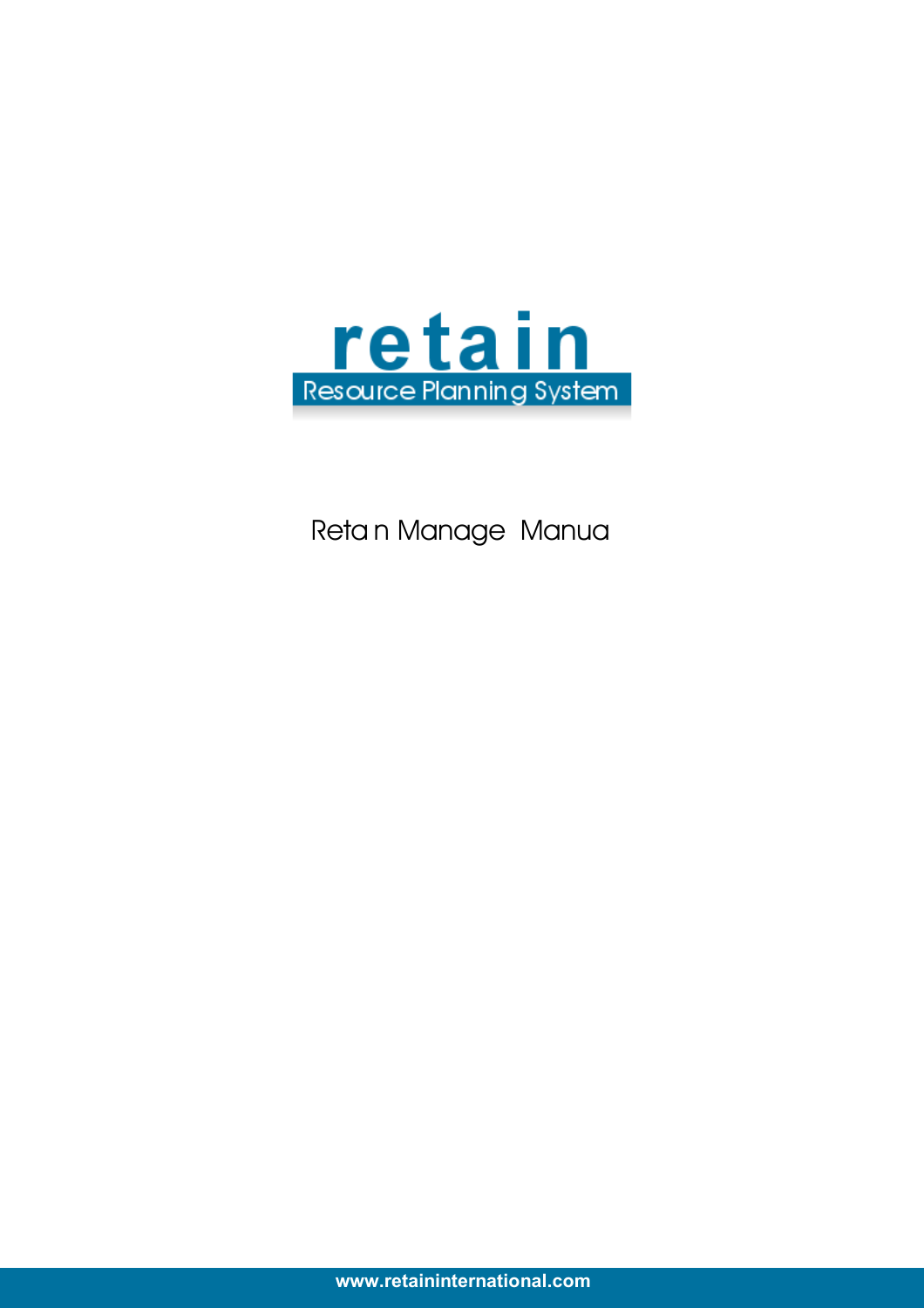# **Table of Contents**

| 1                       | <b>Introduction</b>                             |                                                                                                                | 4  |
|-------------------------|-------------------------------------------------|----------------------------------------------------------------------------------------------------------------|----|
| 1.1                     | Introduction                                    |                                                                                                                |    |
| 1.2                     | <b>About Retain Manager</b>                     |                                                                                                                |    |
| 1.3                     | <b>About Retain</b>                             |                                                                                                                |    |
| 1.4                     | How to use this guide                           |                                                                                                                |    |
| 1.5                     | <b>Installing Retain</b>                        |                                                                                                                |    |
| 1.6                     | <b>Initial tasks</b>                            |                                                                                                                |    |
| 1.7                     | <b>Conventions</b>                              |                                                                                                                |    |
| 1.8                     | Where to get support                            |                                                                                                                |    |
| $\mathbf{2}$            | <b>Using Retain Manager</b>                     |                                                                                                                |    |
| 2.1                     | <b>Starting Retain Manager</b>                  |                                                                                                                |    |
| 2.2                     | The Retain Manager interface                    |                                                                                                                |    |
| 2.3                     | <b>Exiting Retain Manager</b>                   |                                                                                                                |    |
| 3                       | <b>Setting up the Retain database</b>           |                                                                                                                | 8  |
| 3.1                     |                                                 | Opening a Retain database file manufacture and announcement and an anti-                                       |    |
| 3.2                     |                                                 |                                                                                                                |    |
|                         |                                                 |                                                                                                                |    |
| 4                       | Set-up options                                  |                                                                                                                | 9  |
| 4.1                     | <b>Display diary</b>                            |                                                                                                                |    |
| 4.2<br>4.3              | <b>Calculation diary</b><br><b>Colour codes</b> |                                                                                                                |    |
| 4.4                     | <b>Selecting colours</b>                        |                                                                                                                |    |
| 4.5                     | <b>Charge rates</b>                             |                                                                                                                |    |
|                         | The charge rates dialog                         |                                                                                                                |    |
|                         | Defining charge rate date ranges                |                                                                                                                |    |
|                         | Defining charge rate grades                     |                                                                                                                |    |
|                         | Defining charge rate codes                      |                                                                                                                |    |
| 4.6                     | Defining charge rates<br><b>Extra settings</b>  |                                                                                                                |    |
|                         |                                                 |                                                                                                                |    |
|                         |                                                 |                                                                                                                |    |
|                         | Warning message for overbookings                |                                                                                                                |    |
|                         |                                                 |                                                                                                                |    |
|                         | Bookings shown in days or hours                 |                                                                                                                |    |
|                         | Selected records in booking dialog              |                                                                                                                |    |
| 4.7                     | <b>Statutory Holidays</b>                       |                                                                                                                |    |
| 4.8                     | INI file setup options                          |                                                                                                                |    |
|                         |                                                 |                                                                                                                |    |
|                         | List all tasks in small tables                  |                                                                                                                |    |
|                         |                                                 |                                                                                                                |    |
|                         | Server name                                     |                                                                                                                |    |
|                         | <b>INI file definitions</b>                     |                                                                                                                |    |
| 5                       | Setting up the data                             |                                                                                                                | 24 |
| 6                       | Database administration and backup              |                                                                                                                | 26 |
| 6.1                     | <b>Purging</b>                                  |                                                                                                                |    |
| 6.2                     | <b>Updating bookings</b>                        |                                                                                                                |    |
| 6.3                     | <b>Checking the database</b>                    |                                                                                                                |    |
| 6.4                     |                                                 | Making backups of your data measurement controller and the material material controller and the material contr |    |
| $\overline{\mathbf{r}}$ | <b>Reference</b>                                |                                                                                                                | 29 |
| 8                       | <b>Support</b>                                  |                                                                                                                | 30 |
| 8.1                     | <b>Support services</b>                         |                                                                                                                |    |
|                         |                                                 |                                                                                                                |    |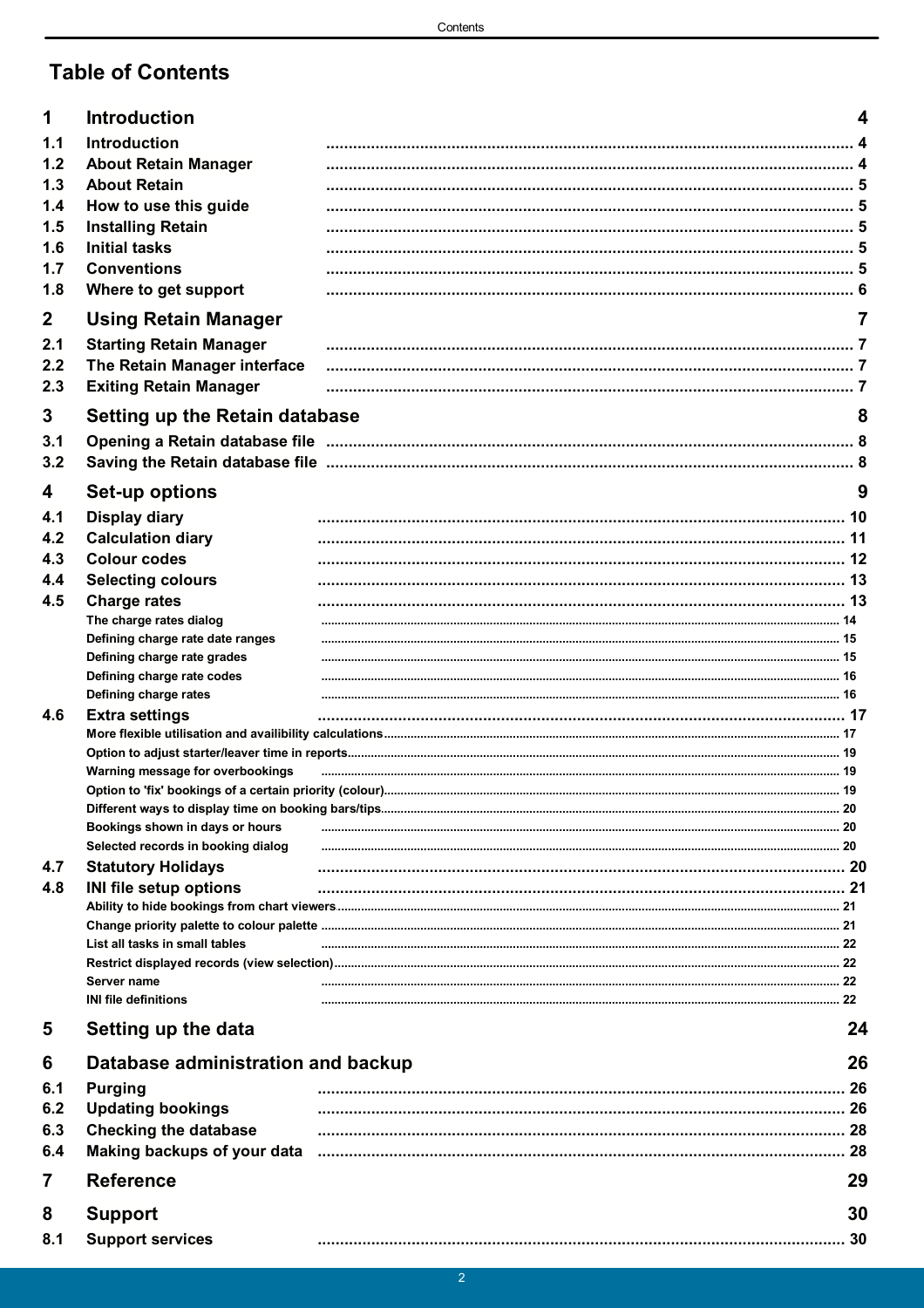**Index 31**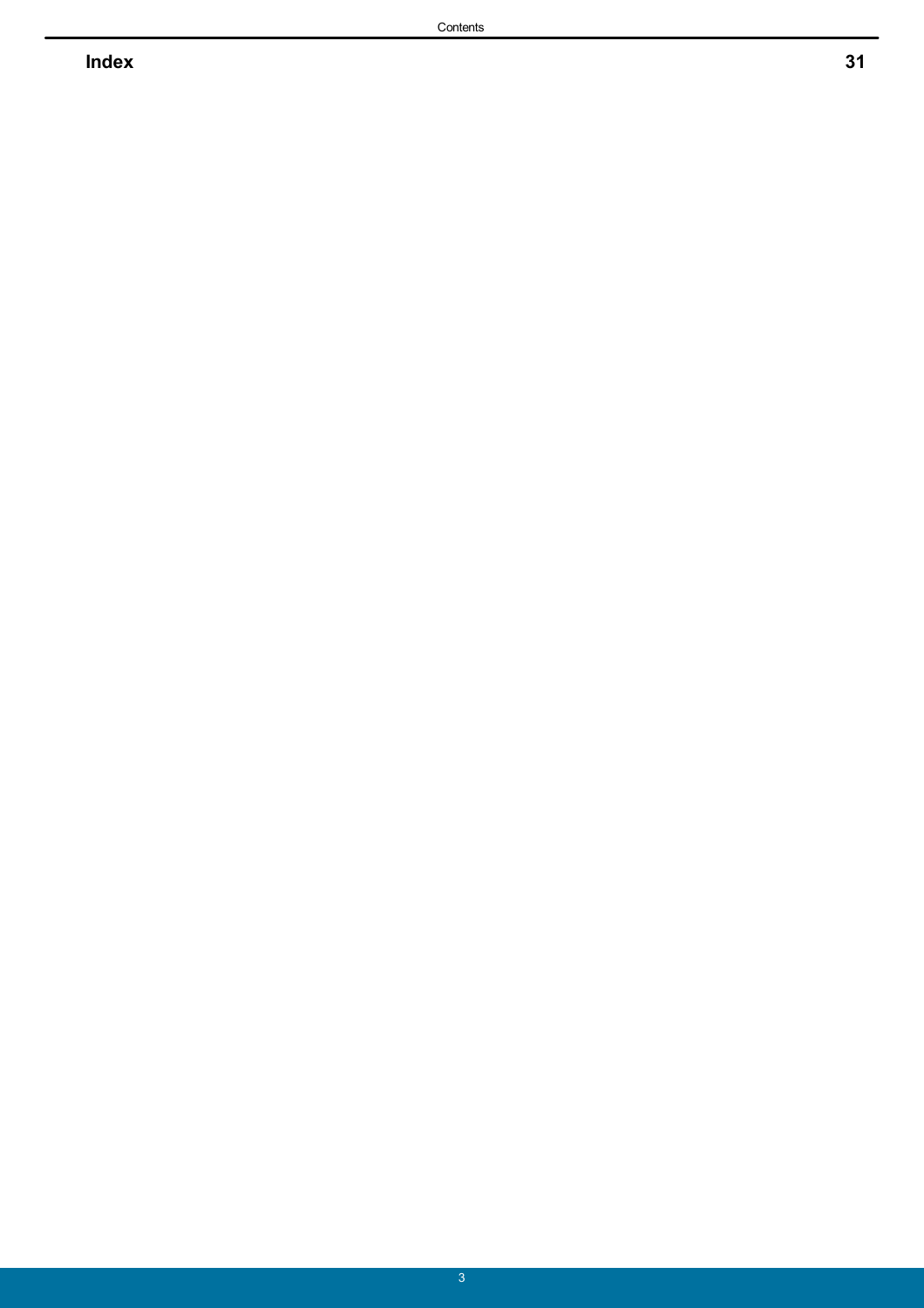### <span id="page-3-0"></span>**1 Introduction**

#### **1.1 Introduction**



### **Retain Manager Manual**

Retain Planner edition Retain Corporate edition

[www.retaininternational.com](http://www.retaininternational.com)

© 2007 ... Retain International Limited

#### <span id="page-3-1"></span>**1.2 About Retain Manager**

Retain Manager is the administration module for Retain. Retain Manager is used for initial set up tasks and for the subsequent administration of Retain data files.

Set up tasks performed within Retain Manager include:

- specifying database names and locations
- defining display and calculation calendars (e.g. standard working days);
- defining statutory holidays;
- defining priority colour codes and descriptions;
- setting up charge rates and charge rate periods;

Administration functions include looking after the data files and performing database consistency checks.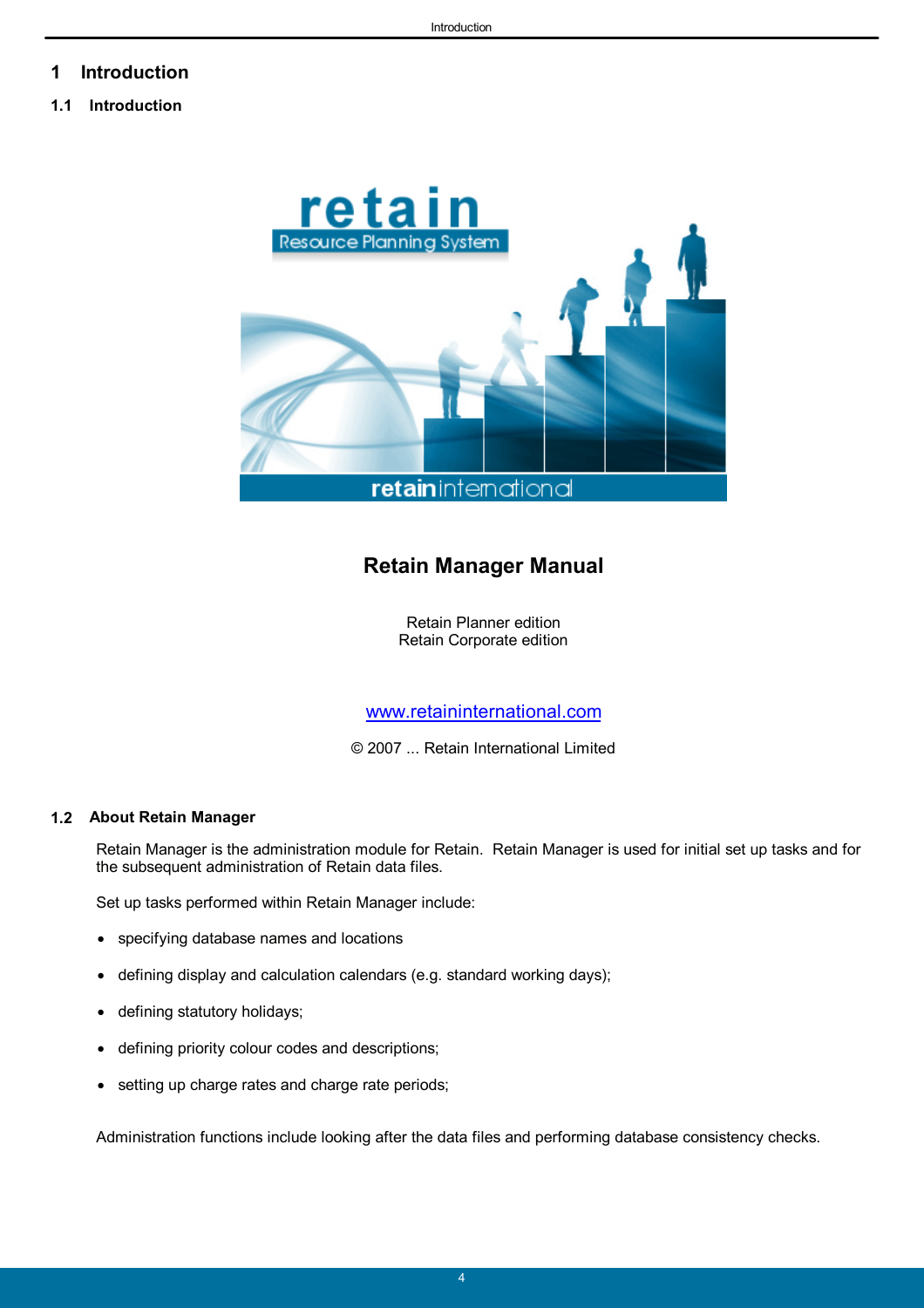#### <span id="page-4-0"></span>**1.3 About Retain**

Retain is a flexible planning tool for viewing and manipulating staff and job allocations through a user friendly graphical interface. It has been designed to resemble the manual "wall chart" booking system, but it is much more versatile than any manual booking system.

#### <span id="page-4-1"></span>**1.4 How to use this guide**

Refer to this Manager Guide if you are doing any of the following:

- setting Retain up for the first time:
- performing database administration tasks; or

Refer to the separate User Guide if you are using Retain to make bookings or view staff plans or reports.

#### <span id="page-4-2"></span>**1.5 Installing Retain**

Retain should already be installed on your PC and network. For full installation instructions and allowable changes, please see the separate implementation guide.

#### <span id="page-4-3"></span>**1.6 Initial tasks**

After installing the software you should configure Retain to your organization's requirements by carrying out some initial set-up tasks as follows:

- specifying the location of the data files;
- setting up initial charge rates and charge periods;
- defining standard working diaries, for both calculation and display purposes;
- setting up priority colours and defining colour conventions and descriptions; and
- *Note: You can amend these settings later if desired (see [Set-up options\)](#page-8-0) but it can save considerable effort later on if you are able to set up these areas before making bookings in Retain.*

#### <span id="page-4-4"></span>**1.7 Conventions**

The following conventions are used throughout this user guide:

- Data file types are referred to as follows: .RDB files are referred to as Retain database configuration files.
	- .RTN files are referred to as notebooks.

The collection of data files that make up the database: .DBF files are referred to as data files. (Standard) Linked to the database via BDE. (DBI) .NSF files are referred to as data files. (Notes) Linked to the database via Retain Server application. (Client/Server)

Details you must enter from the keyboard are in bold typeface, for example:

Type **C:** as the run command.

Menu options and options within dialog boxes are expressed in single quotes, for example: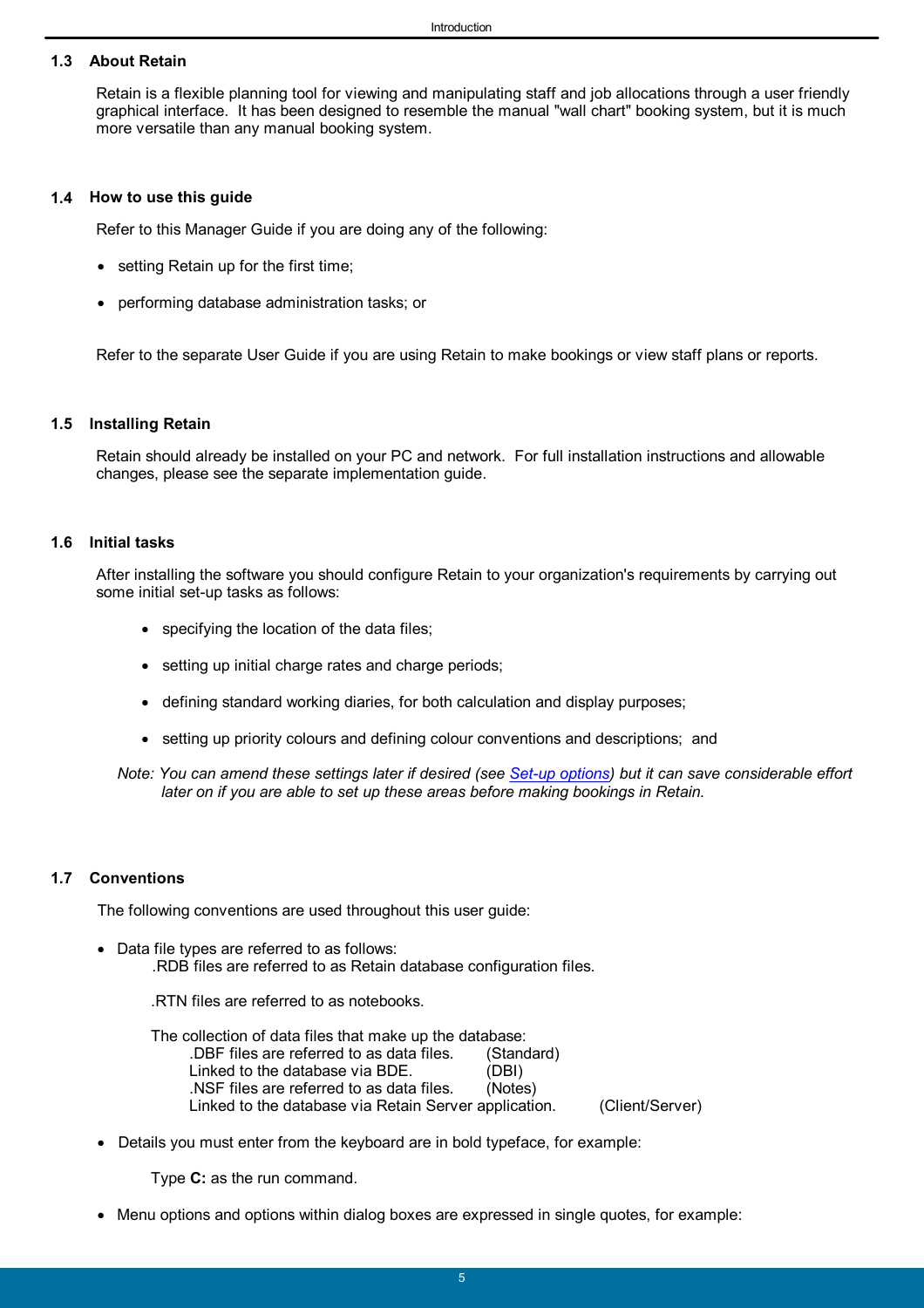Select 'Data', 'Edit' from the menus.

Keyboard strokes are represented by capitals, for example:

ENTER represents the Enter or carriage return key (also referred to as the RETURN key in some computer manuals).

ESC represents the Escape key.

F1, F2 etc., represent the function keys.

SHIFT represents the Shift key.

CTRL represents the Control key.

ALT represents the Alt key.

- A plus sign between two key presses indicates a combination of key presses. For example CTRL+S represents the action of holding down the Control key and pressing the S key.
- You can use full UNC names to describe the location of files, in addition to being able to use mapped drive letters. This allows you to set up Retain in a standard way where different drive mappings are used on each PC.

#### <span id="page-5-0"></span>**1.8 Where to get support**

If you have a problem with Retain which you are unable to resolve through this user guide or through your local support contacts, please contact your Support Service Provider.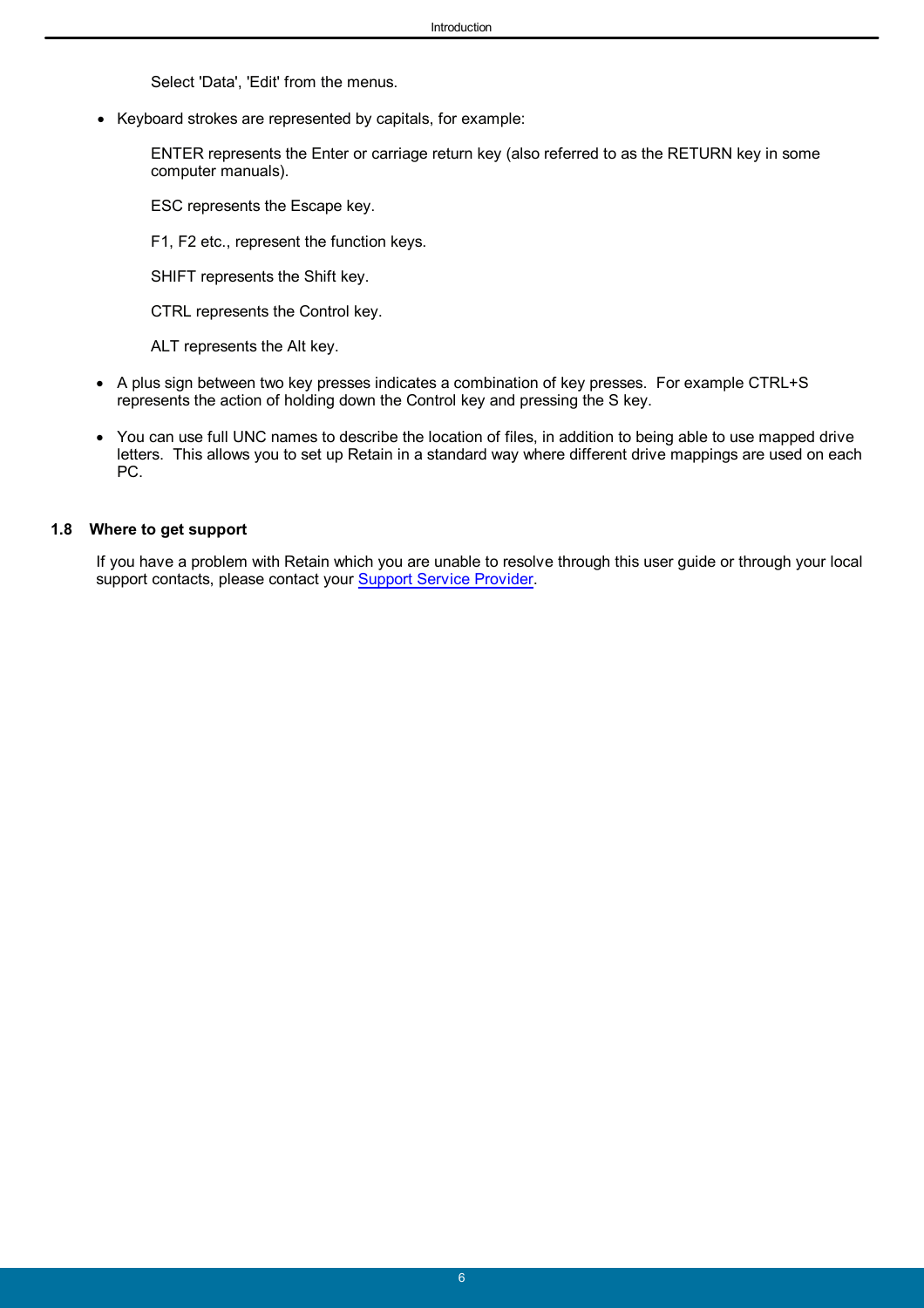#### <span id="page-6-0"></span>**2 Using Retain Manager**

A number of set-up functions are highly sensitive in terms of their impact on your database. They are therefore consigned to a separate Retain Manager module so that access may be restricted to specific users if desired.

#### <span id="page-6-1"></span>**2.1 Starting Retain Manager**

To run Retain Manager select the appropriate icon in the Start Programs menu or double-click on the icon.



Retain must not be running when certain Retain Manager functions are performed.

#### <span id="page-6-2"></span>**2.2 The Retain Manager interface**

When you start Retain Manager you will arrive at the main screen like this:

| Retain Manager                                                                |
|-------------------------------------------------------------------------------|
| File Setup Actions Help                                                       |
| ▎▆▏▔▎ <mark>░</mark> ▎░▎█▌█▌▅▎ <mark>▓▌▝▘▎</mark> ▆▘▌▓▏▘▎▆▌▓▎▓▖▎▓▏▓▏▆▏▆▏<br>Ø |
|                                                                               |
|                                                                               |
|                                                                               |
|                                                                               |
|                                                                               |
|                                                                               |

At this screen you can :

 open or create a Retain database configuration file by selecting the relevant option from the 'File' menu (see [Setting up the Retain database configuration file\)](#page-7-0).

Once you have created or opened a Retain database configuration file the name of the file will be displayed on the main Retain Manager screen. You will then be able to perform set-up tasks (see [Set-up options](#page-8-0)) and administration actions.

#### <span id="page-6-3"></span>**2.3 Exiting Retain Manager**

To exit the software choose 'File', 'Exit' from the menus.

Short-cut: ALT+F4.

If you attempt to exit without previously saving any changes made to your open database file, Retain Manager will prompt you to do so.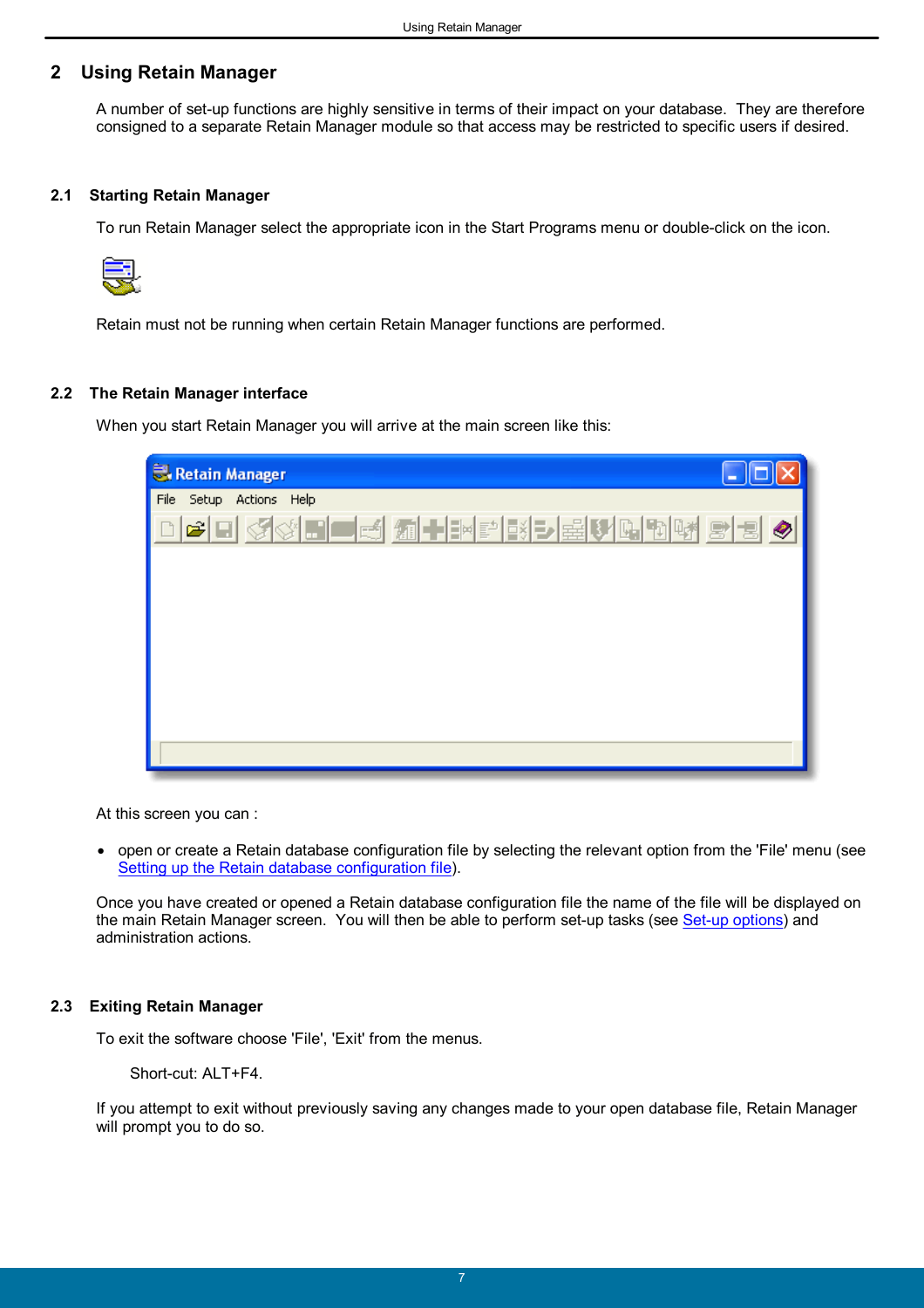### <span id="page-7-0"></span>**3 Setting up the Retain database**

Retain Manager can be used to set up the following options:

- charge rates and charge periods;
- calculation and display diaries; and
- priority colours and priority colour descriptions.

#### <span id="page-7-1"></span>**3.1 Opening a Retain database file**

In Retain Manager, to open an existing Retain database configuration file:

1. Select 'File', 'Open' from the menus.

Short-cut:  $\mathbb{E}$  Open file icon, CTRL+O.

| Retain Manager                                 |
|------------------------------------------------|
| File<br>Setup Actions Help                     |
| <u>CIGO(HIGGGFINDISEUGDIGGE</u>                |
| A Retain Database has connected.               |
| This is a standard Retain Database.            |
| Rdb table contains settings.                   |
| Use Setup and Action to adjust these settings. |
|                                                |
|                                                |
|                                                |
|                                                |

The name of the opened database file will be displayed at the main Retain Manager screen to indicate that it has been opened.

#### <span id="page-7-2"></span>**3.2 Saving the Retain database file**

To save changes to the current database file select 'File', 'Save' from the menus.

Short-cut:  $\blacksquare$  Save database icon.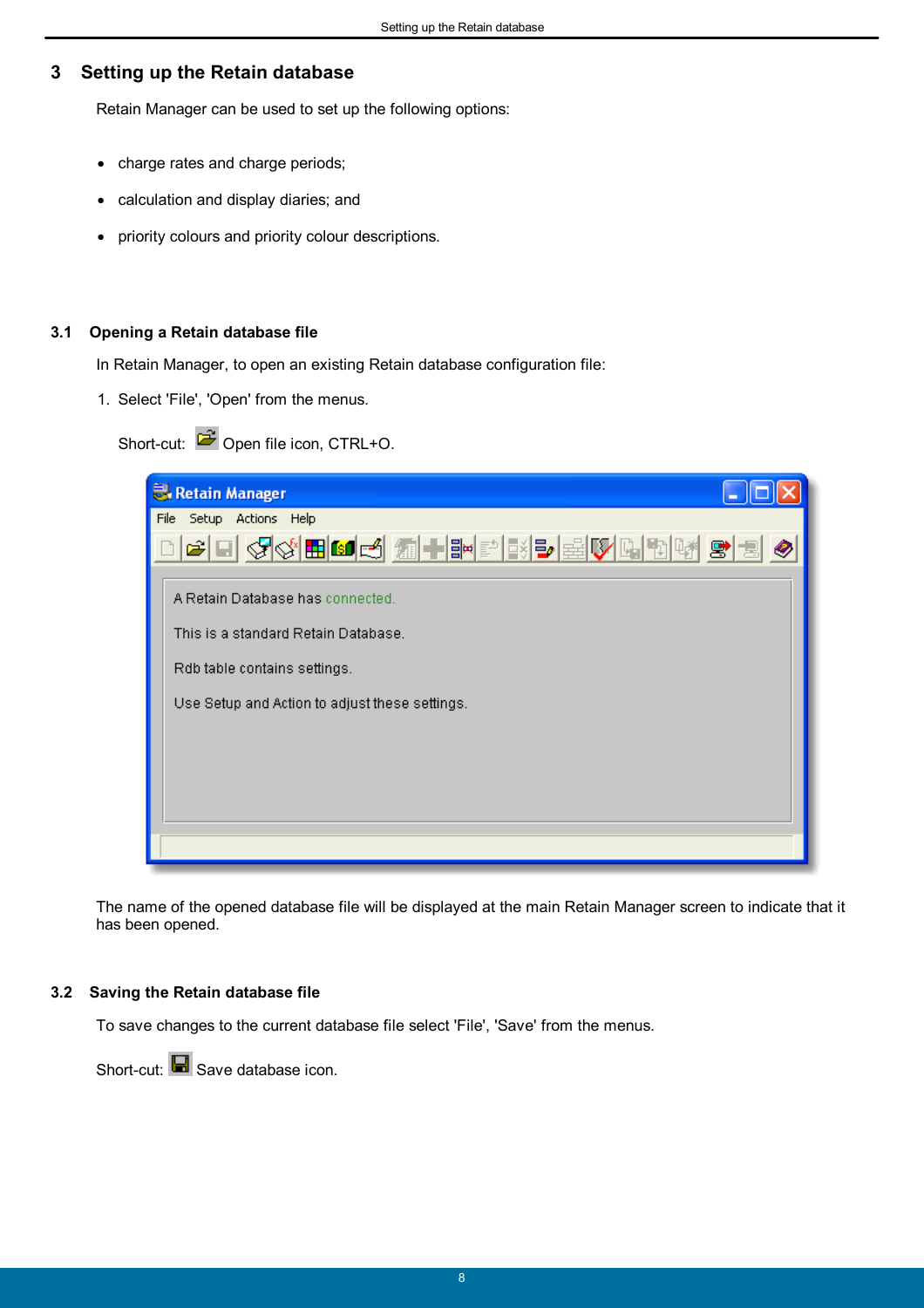### <span id="page-8-0"></span>**4 Set-up options**

Once you have created or opened a Retain database configuration file, the various set-up options can be amended by selecting the desired item from the 'Setup' menu or by clicking on the appropriate icon.

Set-up options are displayed in a tabbed dialog screen entitled 'Retain Database Properties', with the selected item to the front.

Enter details as desired and click on the tab headings to navigate between the various set-up areas. Then click on OK when done.

The following setup areas are available:

- [Display diary](#page-9-0)  the standard working day as displayed on the screen, default for a new notebook (page).
- [Calculation diary](#page-10-0) the working day as used for all time and revenue calculations.
- [Colour codes](#page-11-0) priority colour descriptions of bookings, associated with booking [colours displayed](#page-12-0) in the wallchart.
- [Charge rates](#page-12-1)  for specific jobs and resource grades, used for calculating revenue.
- [Extra settings](#page-16-0) mainly how different job groups are used in calculations.
- [Statutory Holidays](#page-19-3)  set-up statutory holidays to be excluded from calculations.

There are other options, which are only available in the INI file that belongs to the .RDB file.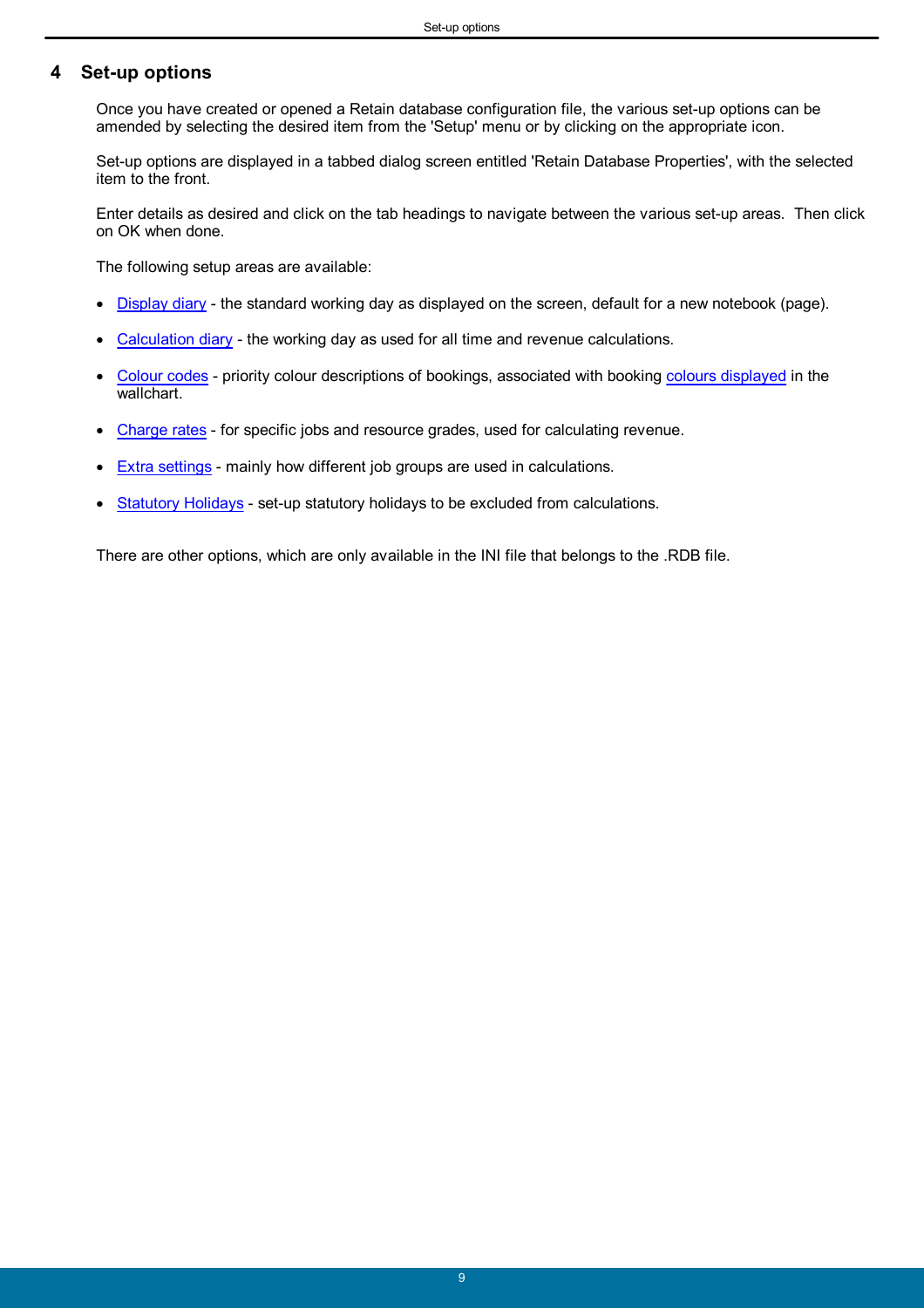#### <span id="page-9-0"></span>**4.1 Display diary**

To amend the default display diary, select 'Setup', 'Display diary' from the menus or click on the 'Display Diary' tab header in the 'Retain Database Properties' dialog.

Short-cut: Display diary icon.

| <b>Retain Database Properties</b>                                                                                      |                       |
|------------------------------------------------------------------------------------------------------------------------|-----------------------|
| Display Diary   Calculation Diary   Colours   Charges                                                                  | 0K                    |
| Specify the Display Diary. Breaks in the display-<br>diary must be zero.                                               | Cancel<br><b>Help</b> |
| Start of day<br>₽<br>09:30<br>Breaks per day<br>$\leq$<br>00:00<br>End of day<br>$\div$<br>17:30<br>Days per week<br>5 |                       |

The display diary defines the standard working day that your users will see when the Retain wallchart is displayed on screen. The values entered here are default values, used for new notebooks and notebook pages. In Retain, the display diary can be amended for each notebook page as desired. Enter values for the following:

- *Start of day* any valid time based on the 24-hour clock.
- *End of day* any valid time based on the 24-hour clock.
- *Days per week* either 5 or 7 days (recommend 5 days).

Tip: Use the up/down arrows to the right of each text box or right-click with the mouse above the text box for a selection list of allowed values.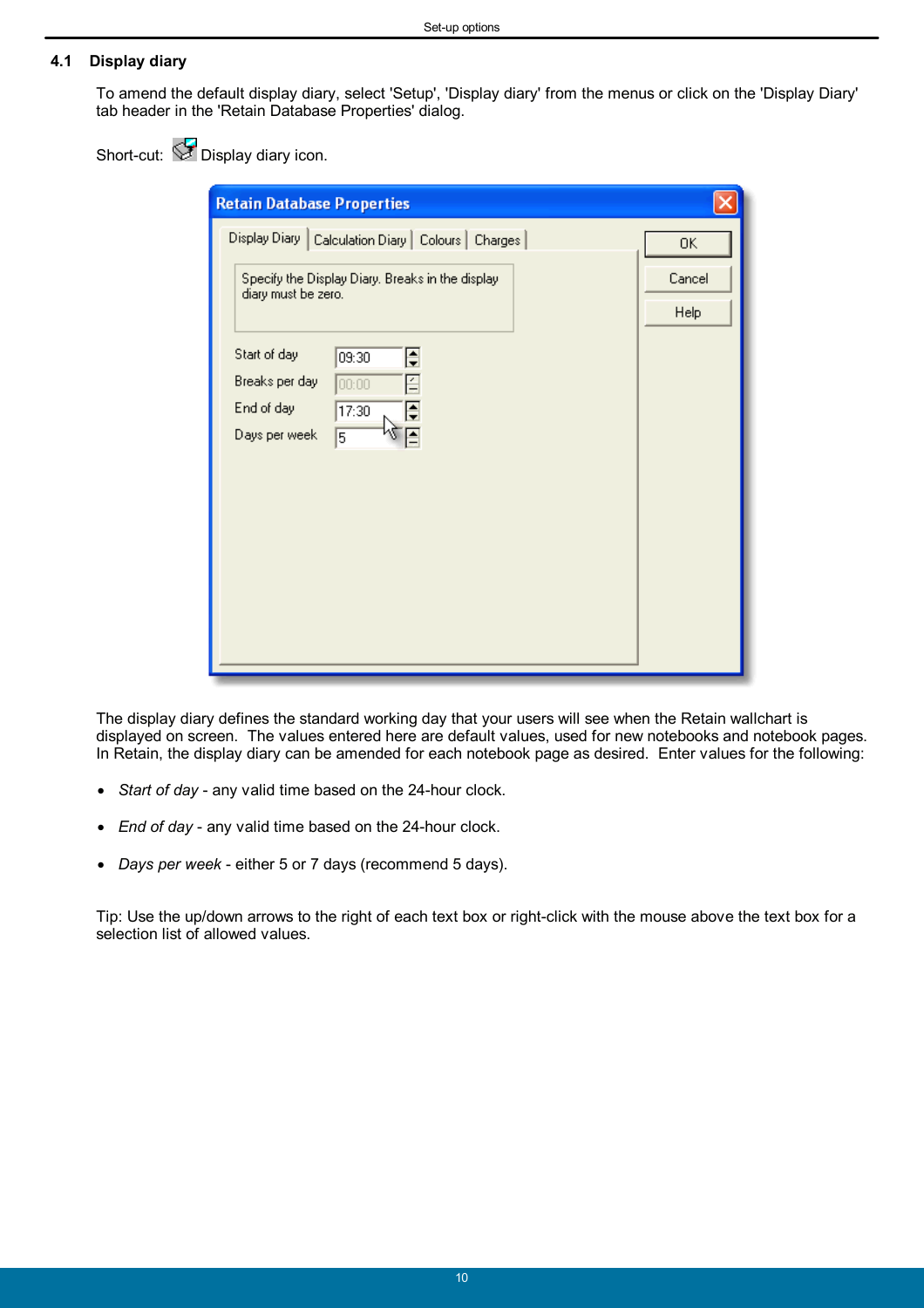#### <span id="page-10-0"></span>**4.2 Calculation diary**

To amend the calculation diary select 'Setup', 'Calculation diary' from the menus or click on the 'Calculation diary' tab header in the 'Retain Database Properties' dialog.

Short-cut:  $\mathbb{S}^1$  Calculation diary icon.

| <b>Retain Database Properties</b>                     |             |
|-------------------------------------------------------|-------------|
| Display Diary   Calculation Diary   Colours   Charges | 0K          |
| Specify the standard working day                      | Cancel      |
|                                                       | <b>Help</b> |
| Start of day<br>F<br>09:30                            |             |
| Breaks per day<br>÷<br>01:00                          |             |
| End of day<br>≑<br>17:30                              |             |
| Days per week<br>5                                    |             |
|                                                       |             |
|                                                       |             |
|                                                       |             |
|                                                       |             |
|                                                       |             |
|                                                       |             |
|                                                       |             |
|                                                       |             |

The calculation diary is used for all calculations. It is important that the day length defined here reflects your standard day otherwise calculations may produce misleading time and cost/revenue calculations. Enter the following details:

- *Start of day* any valid time based on the 24-hour clock. Usually the same as the display diary.
- *Breaks per day* any valid time in hours and minutes.
- *End of day* any valid time based on the 24-hour clock. Usually the same as the display diary.
- *Days per week* either 5 or 7 days. Usually the same as the display diary. (5 days is recommended.)

The breaks per day figure is deducted from the overall day length to produce the standard working day. For example, if the start of day is 09.00 hours and the end of day is 17.30 hours then the full day length is 8.5 hours. If breaks per day is 01:00 hours then the standard working day is calculated as 7.5 hours.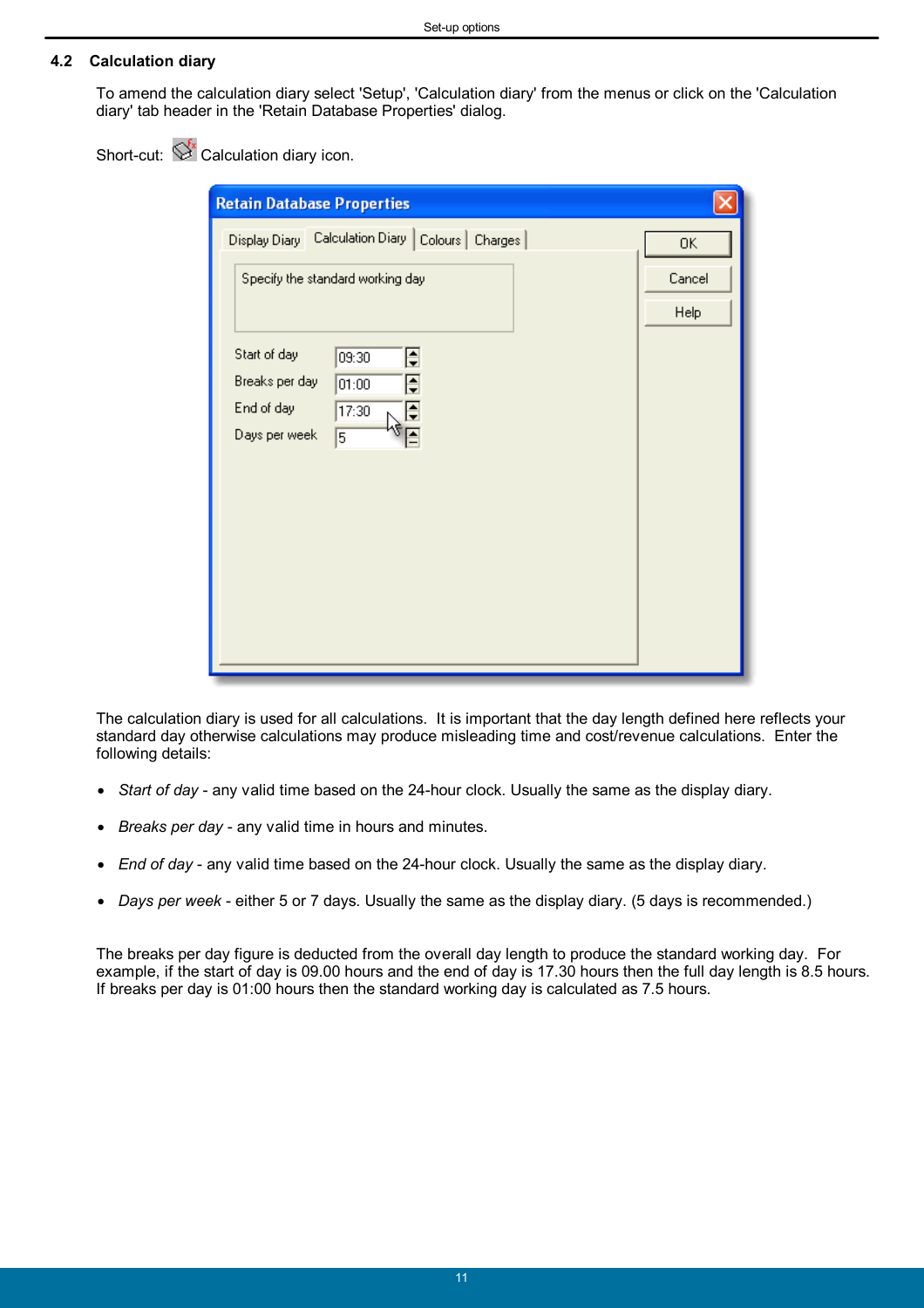#### <span id="page-11-0"></span>**4.3 Colour codes**

To set the priority colour codes select 'Setup', 'Colour codes' from the menus or click on the 'Colour codes' tab header in the 'Retain Database Properties' dialog.

Short-cut: **ED** Colour codes icon.

| <b>Retain Database Properties</b>                                                                                                                                                                                       |                       |
|-------------------------------------------------------------------------------------------------------------------------------------------------------------------------------------------------------------------------|-----------------------|
| Display Diary   Calculation Diary   Colours  <br>Charges                                                                                                                                                                | 0K                    |
| Specify the Colour Codes which will correspond<br>to the priority of the bookings                                                                                                                                       | Cancel<br><b>Help</b> |
| Description<br>Code<br>Description<br>Billable Work<br><b>Unavailable</b><br>0<br>Billable \Nork<br>Non-billable \<br>Colour<br>$\frac{2}{3}$<br>Vacation<br>4<br>4<br>56789ABC<br>5<br>6<br>7<br>8<br>9<br>A<br>B<br>C |                       |

In Retain each booking has a colour. The booking colour defaults to that associated with the job being booked, based on its job 'Priority' field, but can be overridden for each booking made.

Agree a colour convention up front and apply this convention when setting up jobs and making bookings. You may wish to separate bookings graphically by manager, type of work, or some other method.

The Colour codes dialog is where you define the colours which will be used on the wallchart and what each colour will represent.

To set colours and define what they represent:

1. Click on a row in the box on the left of the dialog to select the colour code.

The current colour and description are displayed. Up to 36 colours may be defined, using codes 0-9 and A-Z.

2. Click in the 'Description' box and enter a descriptive name for this colour.

At set up, the description is the same as the colour code. You may wish to give a description to indicate what that colour represents, such as 'Holiday', 'Proposal' or 'J Smith'.

3. Click on the 'Colour' button to [select a new colour.](#page-12-0)

It is best to choose a solid colour, otherwise it can become difficult to read the text on the colour booking bars in the Retain graphical views.

4. Repeat steps 1 to 3 for each colour code as desired.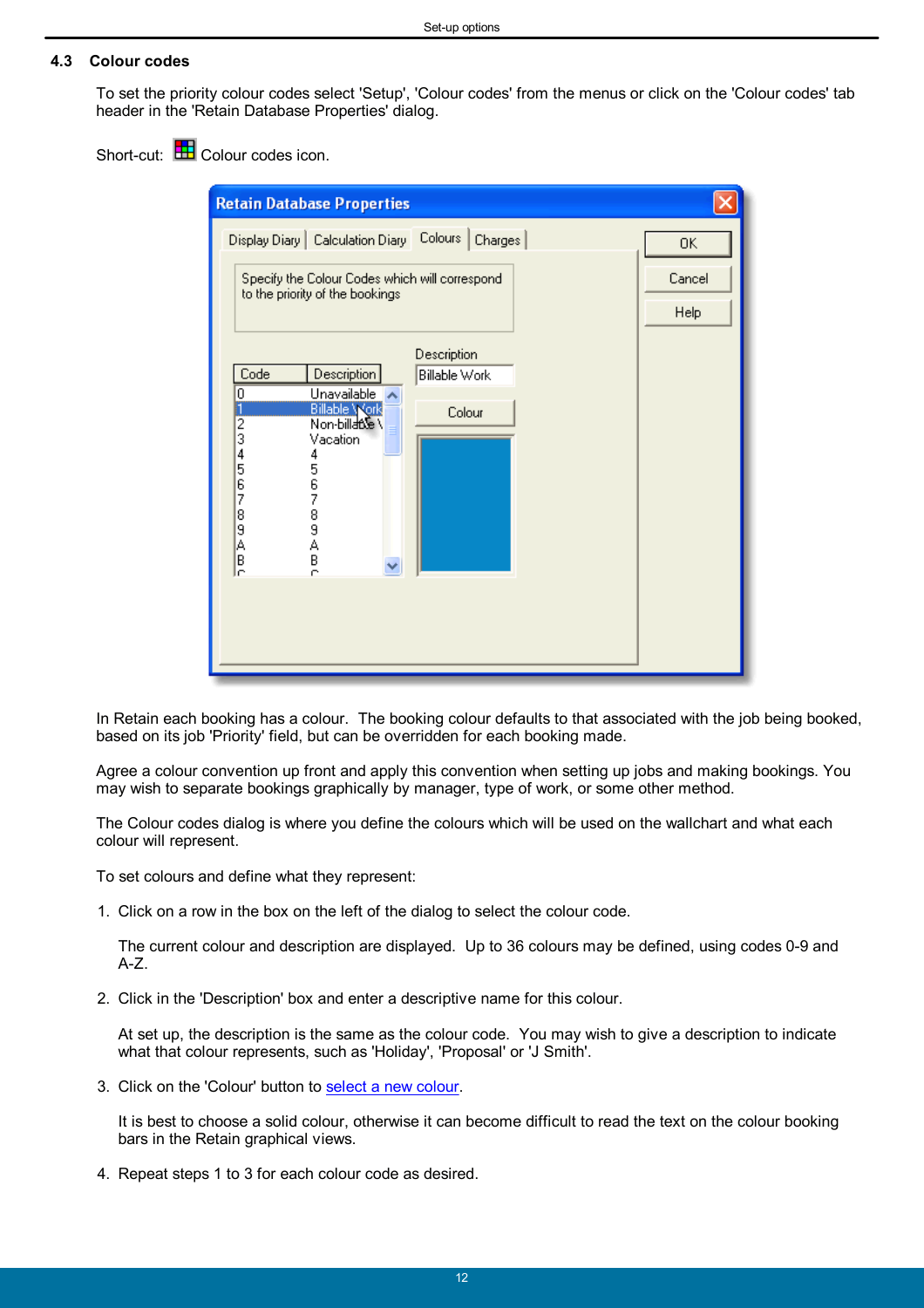#### <span id="page-12-0"></span>**4.4 Selecting colours**

At the 'Colour codes' dialog, clicking on the 'Colour' button displays the Windows colour panel.

To select the colour that will be associated with the current colour code:

- 1. Click on a basic colour or one of the existing custom colours to select the colour.
- 2. Click on 'OK' to accept your selection.

The basic colours and existing custom colours usually provide adequate choice for the purposes of distinguishing bookings on your Retain wallchart. If you do need to define new custom colours, however:

| Color                   |                                                                                            |  |
|-------------------------|--------------------------------------------------------------------------------------------|--|
| Basic colors:           | ٠                                                                                          |  |
| Custom colors:          |                                                                                            |  |
| Define Custom Colors >> | Hue: 133<br>Red: 0<br>Sat: 240<br>Green: 128<br>Color Solid<br><b>Blue:</b> 192<br>Lum: 90 |  |
| 0K<br>Cancel            | Add to Custom Colors                                                                       |  |

3. Click anywhere on the colour grid to select the colour you wish to use.

The information below the colour grid indicates the exact colour you have selected.

- 4. Click on 'Add to custom colours' to add your selected colour to the custom colours list.
- 5. Click on the new colour in the custom colours list to select it for the currently selected colour code.
- 6. Click on 'OK' to accept your selection.

#### <span id="page-12-1"></span>**4.5 Charge rates**

To set up charge rates select 'Setup', 'Charge rates' from the menus or click on the 'Charges' tab header in the 'Retain Database Properties' dialog.

Short-cut: **Contingle Charge rates icon.** 

In Retain, the charge rates applied to bookings can be automatically determined via a 3-dimensional charge rate matrix. This comprises:

- *date ranges* rate determined by the date on which a booking starts.
- *resource grades* rate determined by the grade of the resource being booked.
- *charge codes* rate determined by the type of job being booked.

By combining these 3 elements, Retain can comfortably accommodate sophisticated charging structures.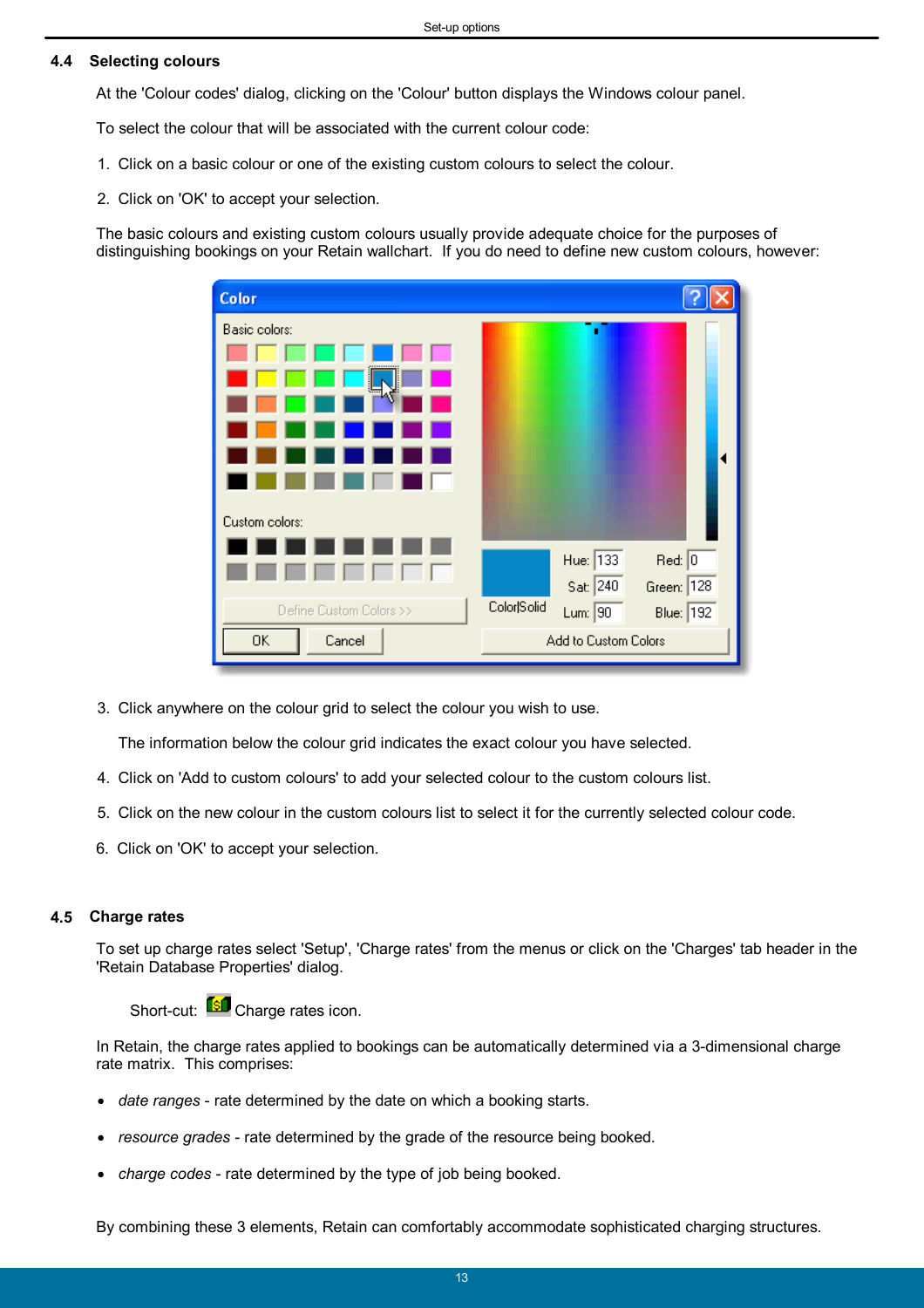#### <span id="page-13-0"></span>**The charge rates dialog**

**Retain Database Properties** Display Diary | Calculation Diary | Colours | Charges 0K Specify the Charge Rates Cancel Help Date ranges (charge periods) Start End Add Range.. 01/01/1990 31/12/2049 Edit Range.. Remove Grade\code grid Grade Γс ١N  $\overline{\vee}$ Add Grade...  $\overline{100}$ Junior  $\overline{0}$  $\overline{0}$ Add Code... Manager 200 0 0 Ser 200 0 0 Edit Grade... Edit Code... Delete Grade Delete Code

The Charge Rates dialog is where you define the charge rate matrix:

Existing date ranges are listed in the centre of the dialog and, for each date range and resource grades and charge codes, the rates are displayed in the Charge Rates panel.

Click on a date range to edit the charge rate details for that range. Double click on a row in the Charge Rates grid to edit the rates associated with the resource grade for the date range.

Use the dialog options as follows:

- *Add range* adds a new date range, beginning the day after the last available date range.
- *Edit range* edits the currently selected date range.
- *Remove* removes the currently selected date range.
- *Add Grade* adds a new resource grade.
- *Add Code* add a new job charge code.
- *Edit Grade* displays a list of resource grades available for editing.
- *Edit Code* displays a list of job charge codes available for editing.
- *Delete Grade* displays a list of resource grades available for deletion.
- *Delete Code* displays a list of job charge codes available for deletion.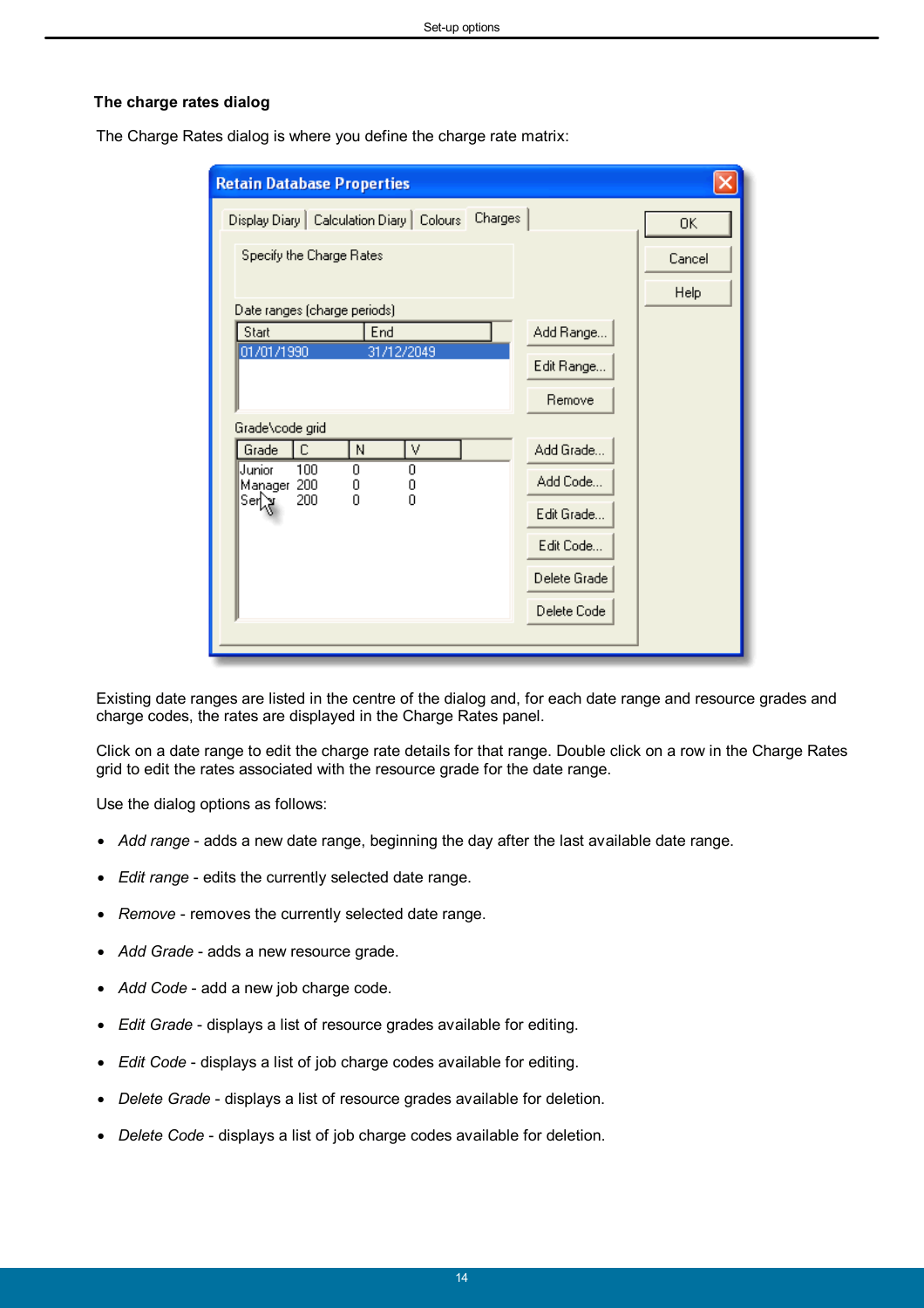#### <span id="page-14-0"></span>**Defining charge rate date ranges**

Charge rates can be defined for one or more date ranges. The date ranges usually reflect periodic adjustments to your organization's charging structure, such as the annual increase in charge rates. At least one date range must be specified. You can add or amend the date ranges as and when changes in your organization's charge rates are announced.

To define charge rate date ranges make sure you are in the Charge Rates dialog and then:

- Highlight an existing date range and click on the 'Edit range...' button to amend the start and end dates.
- Click on the 'Add range...' button to add a new date range, beginning the day after the end date of the last date range in the list.
- Highlight an existing date range and click on the 'Remove' button to remove that date range and all associated charge rates.

When you amend date ranges the adjacent ranges are automatically adjusted so that there are no gaps or overlaps between the date ranges.

Once you are satisfied with the date ranges, grades and charge codes you should define the charge rates applying for each date range you have specified.

#### <span id="page-14-1"></span>**Defining charge rate grades**

Defining charge rate grades allows you to set up charge rates which will be picked up automatically in Retain every time a booking is made against a resource with a corresponding resource grade. It is essential that the grades defined here correspond exactly to the grades defined against resources set up in Retain.

To define charge rate grades, make sure you are in the Charge Rates dialog and then:

- 1. Click on the 'Add Grade...' button to add a new grade.
- 2. Type in the new grade name.

Remember that these should correspond exactly to the grades that you will store against resources in Retain.

3. Click on 'OK' to accept the new grade.

The new grade will appear in the left hand column of the charge rate grid.

4. Repeat steps 1 to 3 for each new grade as desired.

You should normally set up a charge rate grade for each resource grade set up in your resources database.

To remove a charge rate grade:

- 1. At the 'Charge Rates' dialog, click on the 'Delete Grade' button.
- 2. At the 'Delete Grade' dialog , select the grade you wish to delete.
- 3. Click on 'OK' to delete the selected charge rate grade.

Deleting a charge rate grade removes the grade and associated charge rates from the charge rates matrix, but it does not affect the grades of resources in the resource database or the charge rates applied to existing bookings of that grade. See *Update bookings* for more information.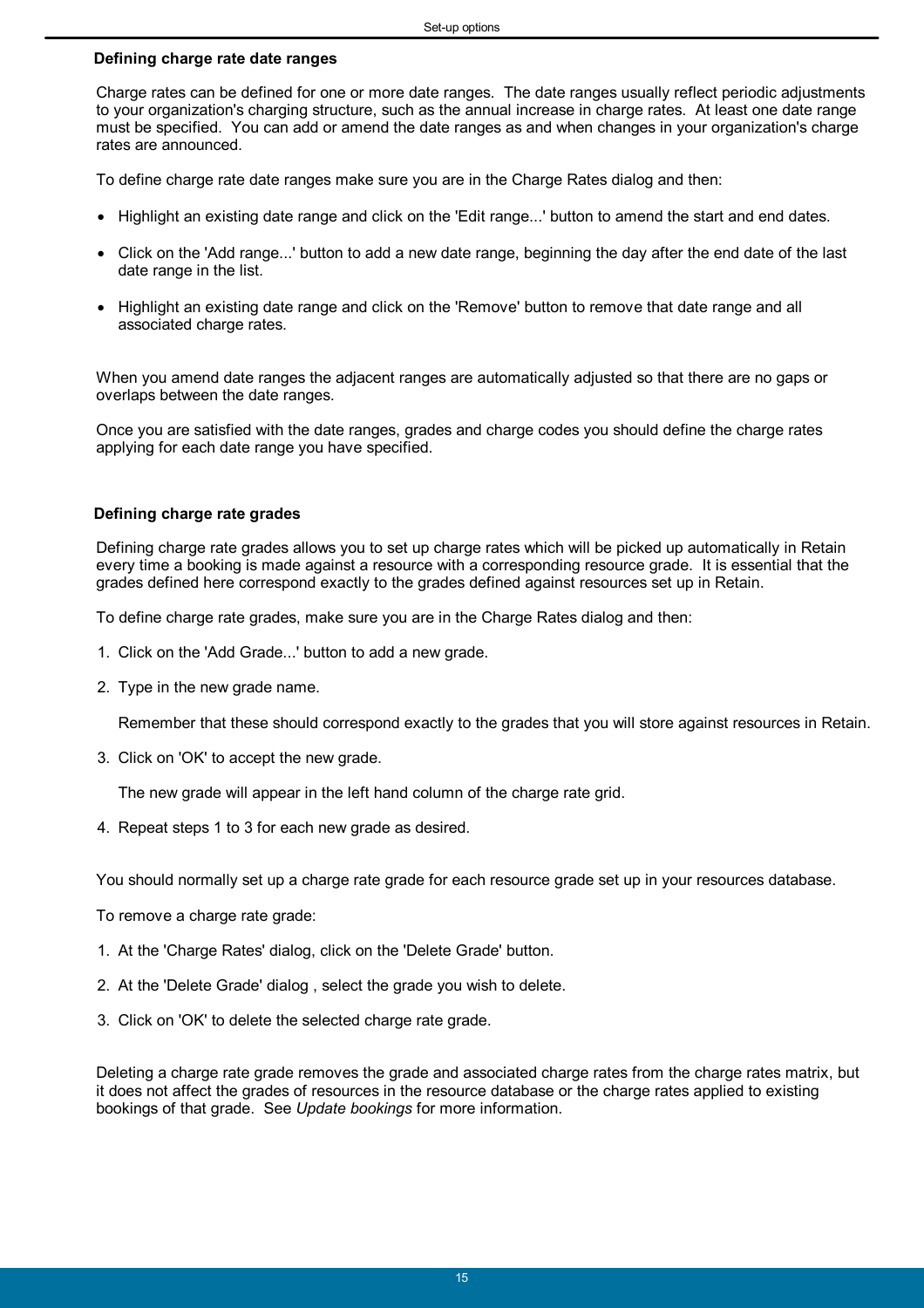#### <span id="page-15-0"></span>**Defining charge rate codes**

Charge rate codes allow you to set up rates which will be picked up automatically in Retain every time a booking is made against a job with a corresponding job analysis code. For example, you might use codes of 'N' for non-chargeable jobs and 'C' for chargeable jobs.

The codes you define here must correspond exactly to the analysis codes defined against jobs set up in Retain.

To define charge rate codes, make sure you are in the Charge Rates dialog and then:

- 1. Click on the 'Add Code...' button to add a new code.
- 2. Type in the new code name.

Remember that these should correspond exactly to the analysis codes that you will store against jobs in Retain.

3. Click on 'OK' to accept the new code.

The new code will appear in the top row of the charge rate grid.

4. Repeat steps 1 to 3 for each new charge rate code as desired.

You should normally set up a charge rate code for each job analysis code set up in your jobs database.

To remove a charge rate code:

- 1. At the 'Charge Rates' dialog, click on the 'Delete Code' button.
- 2. At the 'Delete Charge Code' dialog, select the code you wish to delete.
- 3. Click on 'OK' to delete the selected charge rate code.

Deleting a charge rate code removes the code and associated charge rates from the charge rates matrix, but it does not affect the analysis codes of jobs in the jobs database or the charge rates applied to existing bookings of that code. See [Update bookings](#page-25-2) for more information.

#### <span id="page-15-1"></span>**Defining charge rates**

Define charge rates in units per hour. These rates are applied to each booking and evaluated against the number of hours in the booking to arrive at a booking cost. These booking costs can also be aggregated in various ways, to produce cost figures by job or resource group, for example.

You can enter a charge rate for every combination of date range, resource grade and job code defined in your charge rates matrix. As a minimum, you would normally define rates against each resource grade covering at least one time period.

To enter charge rates, make sure you are in the Charge Rates dialog and then:

- 1. Select the date range for which you want to enter charge rates.
- 2. Select a grade by double-clicking on the row.
- 3. Enter the new charge rates for each combination with a code in the row window.

Enter a value in units per hour.

4. Repeat steps 2 and 3 for each grade within the selected date range as desired. Repeat steps 1 to 3 for each date range as desired.

Charge rate amendments are applied to all new bookings made in Retain but do not affect any existing bookings. See [Update bookings](#page-25-2) for guidance on updating existing bookings for changes in charge rates.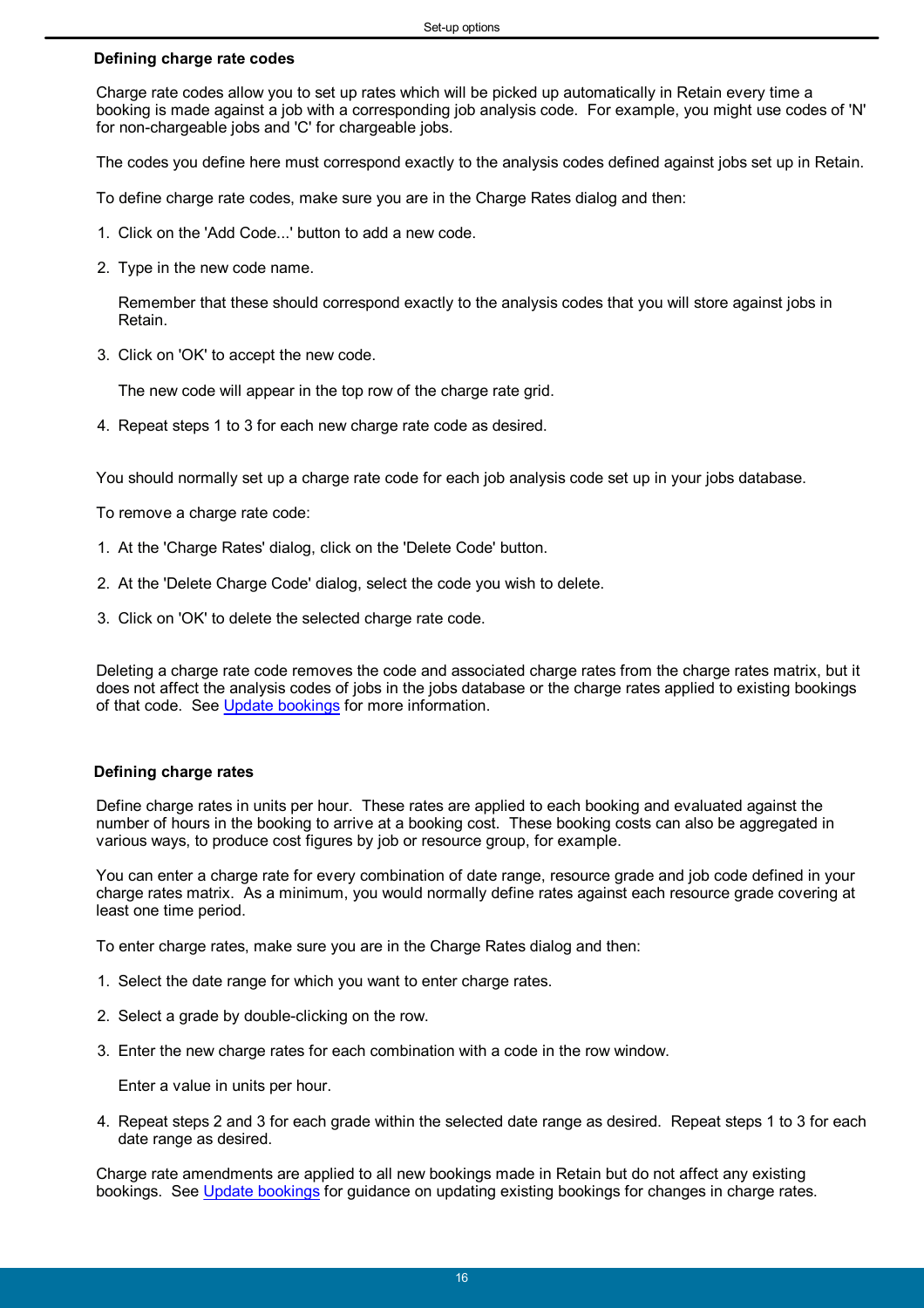#### <span id="page-16-0"></span>**4.6 Extra settings**

Extra settings are provided to adjust the way in which Retain treats data, for example in utilisation calculations. The definitions are given in the following sections, most of which can be changed through the extra settings screen in Retain Manager.

| <b>Edit Extra Settings</b>                                                                                                                                                                                                                       |                                                                                                                                                                                                                                                                                                                                |  |
|--------------------------------------------------------------------------------------------------------------------------------------------------------------------------------------------------------------------------------------------------|--------------------------------------------------------------------------------------------------------------------------------------------------------------------------------------------------------------------------------------------------------------------------------------------------------------------------------|--|
| Adjust extra Retain database settings<br>Utilisation included charge codes<br>Utilisation excluded charge codes<br>Availability excluded charge codes<br>Utilisable time excluded charge codes<br>Moveable priorities<br><b>Fixed priorities</b> | Over-booking test:<br>OK.<br>$\overline{\blacktriangledown}$ At any time<br>$\Box$ In total<br>Cancel<br>Threshold %<br>Help<br>$\boxed{100}$<br>Booking time display:<br>$F$ Hours<br>C Hours per week<br>C Percentage loading<br>Make/Edit booking dialog<br>ΑIΙ<br>Resource List<br>Αll<br>Job List<br>Display time in days |  |
| Add New<br>Remove                                                                                                                                                                                                                                | Miscellaneous<br>Utilisation - Ignore charge rates<br>Adjust for start/end dates                                                                                                                                                                                                                                               |  |

[Utilisation & Availability calculations](#page-16-1) [Adjust for start/end dates](#page-18-0) [Over-booking test](#page-18-1) [Fixed priorities](#page-18-2) [Booking time display](#page-19-0) [Display time in days](#page-19-1) [Make/Edit booking dialog](#page-19-2)

#### <span id="page-16-1"></span>**More flexible utilisation and availibility calculations**

Utilisation and availability reports can now be adjusted for items such as vacation, part-time unavailability, moveable bookings and zero charge-rate utilisation jobs. This means you can produce more accurate formulae such as:

Utilisation = [Booked time] less [Non-utilised time] less [Excluded time] [Total standard time] less [Excluded time]

Availability =[Available time] plus [Booked but available] less [Excluded time] [Total standard time]

To implement these changes you will need to:

- 1. apply certain conventions for the bookings ANALYSIS field, such as 'X' for exclude, 'N' for non-utilised and 'A' for available; and
- 2. make some changes to the Retain data configuration file (xxxx.INI) held in your data directory, either through Retain Manager or by using a text editor such as Windows Notepad (see below).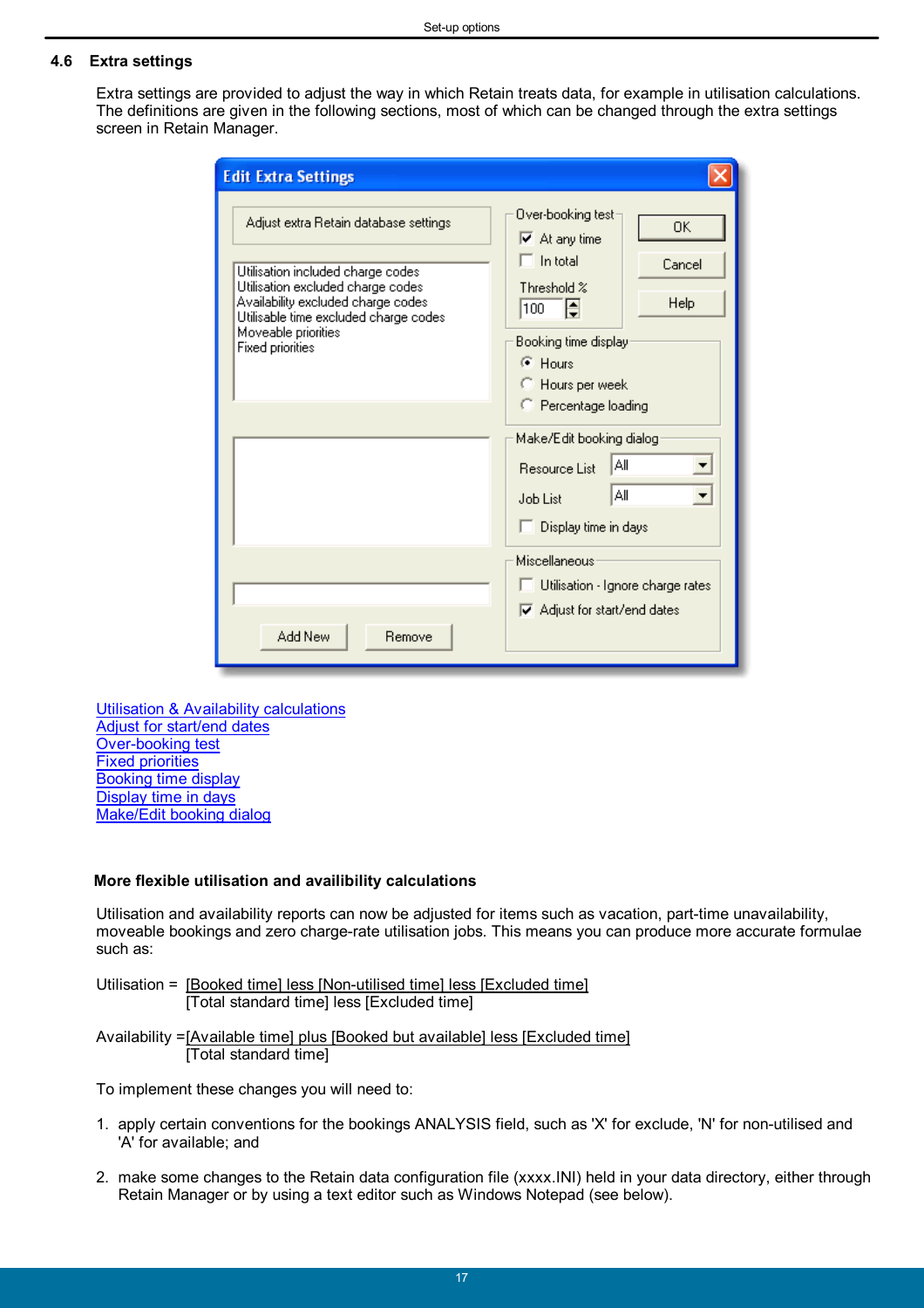It is important to assess the impact your changes could have on other areas of the software. For example, the ANALYSIS field is also used for job-based charge rates, so you may need to update your charge rates matrix. Also, if you want to apply the changes to your existing plans you will need to (a) update your jobs for the new analysis codes and (b) run the 'Update bookings' feature in Retain Manager to apply these new codes to existing bookings.

To implement these features, either make the relevant changes in Retain Manager (select 'Setup', 'Extra settings') or directly edit the .INI configuration file in your data directory. Example entries in the INI file are as follows:

#### [UtilisationIncludedChargeCodes]

#### IncludeAllChargeRates=0

 When OFF (0), this forces all bookings with a non-zero charge rate to be included in utilisation report calculations (i.e. the current default) and you can specify individual charge codes to be treated as utilised using the following format. When ON (1) all bookings are included in the calculations by default, unless excluded by the [UtilisationExcludedChargeCodes] section. Alternatively, this option can be set by ticking 'Utilisation - Ignore charge rates' in 'Setup', 'Extra Settings...'.

#### ChargeCode0=C ChargeCode1=S

 This example treats bookings with codes of 'C' or 'S' as utilised (i.e. it includes them in the numerator of utilisation calculations), even if they have a zero charge rate. The number after ChargeCode should increment.

#### [UtilisationExcludedChargeCodes]

### ChargeCode0=N

ChargeCode0=X

 This excludes bookings with the specified codes from the utilisation calculation. This example treats bookings with codes of 'N' or 'X' as non-utilised even if they have a non-zero charge rate (i.e. it excludes them from the numerator of utilisation calculations).

#### [AvailabilityExcludedChargeCodes]

### ChargeCode0=A

ChargeCode1=X

 This excludes bookings with the specified codes from the availability calculation. This example treats bookings with codes of 'A' and 'X' as available (i.e. it adjusts the numerator of availability calculations).

#### [AvailableTimeExcludedChargeCodes]

ChargeCode0=X

 This excludes time from the calculated total time used for utilisation calculations (i.e. it adjusts the denominator of utilisation calculations). You might use this setting to adjust for non-statutory holidays or part-time unavailability. The example excludes bookings with a code of 'X' from the total time figure. In previous editions of Retain, these charge codes were also excluded from availability calculations. By adding charge code '<', the program reverts to these old settings.

#### *Note: You must ensure that codes specified here are also specified in the earlier sections, otherwise unexpected results may occur.*

#### [MoveablePriorities]

Priority0=9

 This excludes bookings with the specified priorities (colours) from the availability calculation on the basis that they can be moved. This example treats all bookings with a priority of '9' as available (i.e. it adjusts the numerator of availability calculations). Note: This setting relates to the booking PRIORITY field, whereas the other settings relate to the ANALYSIS field.

To make these changes in Retain Manager:

- 1. Make sure the 'Setup', 'Extra Settings...' menu is displayed.
- 2. In the top list box select the type of charge codes or priorities to be changed. The current charge codes assigned are displayed in the second list box.
- 3. Type the charge code you want to add in the edit box below the listboxes. Click 'Add New' to add the charge code.
- 4. To remove one of the codes, select the code in the list box and click the 'Remove' button.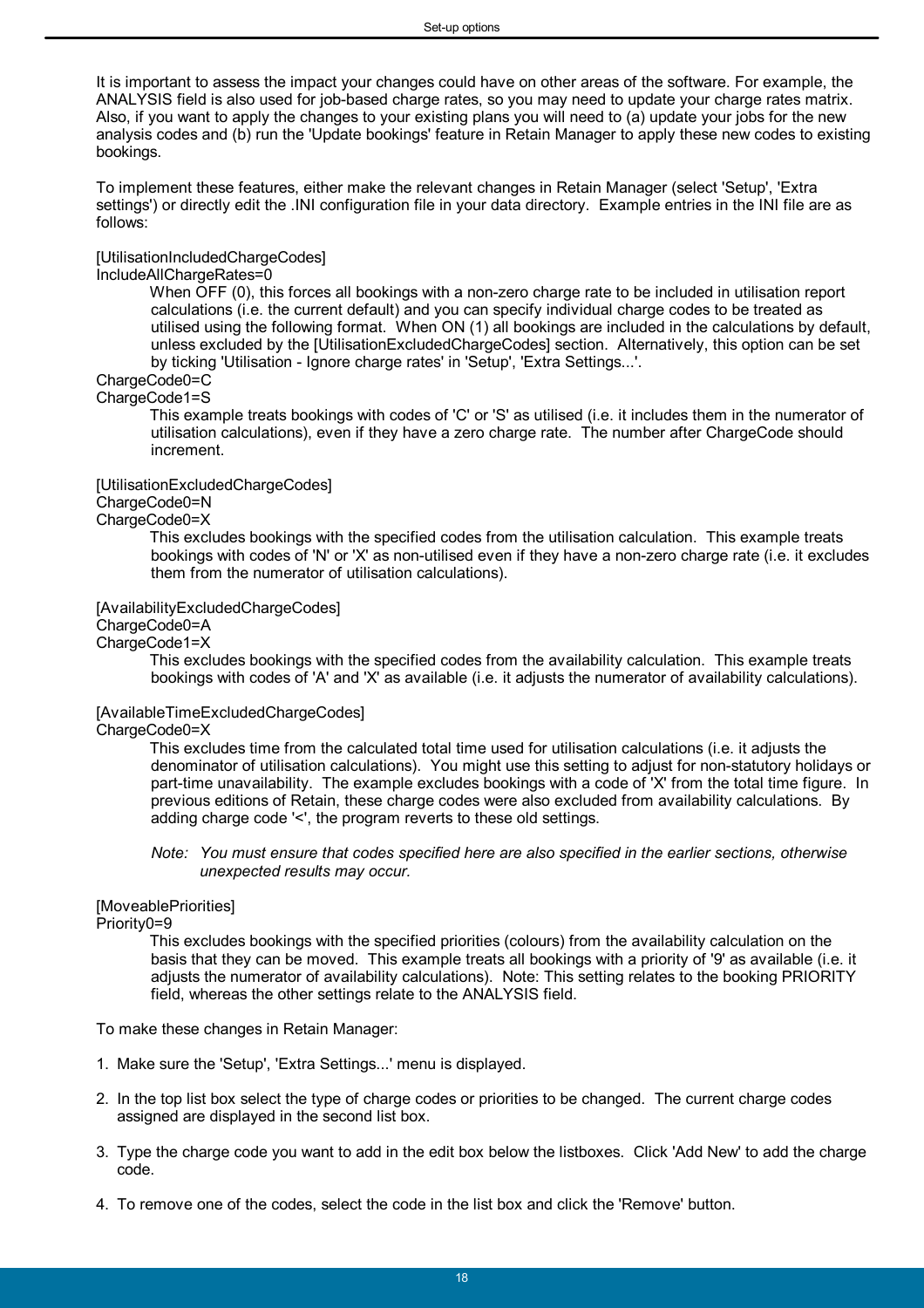#### <span id="page-18-0"></span>**Option to adjust starter/leaver time in reports**

Utilisation reports can also be adjusted to exclude both the period of time prior to a resource starting or after they have left. This gives a truer account of the resource's time.

This feature is activated by default. To disable it through Retain Manager, uncheck the 'Adjust for start/end dates' option in 'Setup', 'Extra settings...'.

*Note: If the start and end fields are not included in the database, this setting has no meaning.*

#### <span id="page-18-1"></span>**Warning message for overbookings**

Users can be warned if, by making a booking, they will exceed the maximum time in a resource's day. They will be prompted to either continue or cancel. This can be set to warn either 'at any time' (over-allocation at any point) or 'in total' (total time in a specified date range).

To implement this feature, either make the relevant changes in Retain Manager, in the 'Setup', 'Extra settings...' menu by checking the appropriate checkboxes in the 'Over-booking test' group, or by editing the .INI configuration file. Example entries are as follows:

[Overallocation]

DoTest=0/1/2 Threshold=100

These settings apply as follows:

DoTest=0

Switches overallocation test off (default is off).

DoTest=1

Checks for overallocation at any single point.

DoTest=2

Checks the total time available against the total time booked in the date range specified.

Threshold=100

The threshold is a percentage value which can be set. It is the point at which the over-allocation test will display a warning and ask for confirmation.

#### <span id="page-18-2"></span>**Option to 'fix' bookings of a certain priority (colour)**

Designated bookings can be fixed so that users cannot move them inadvertently. Bookings are fixed with respect to their priority (colour) so the user can amend the colour and hence move the booking if desired.

By adding the relevant priority numbers in the configuration settings in the .INI file held in your Retain data directory the rules can be set that fix the bookings. This can be done in Retain Manager as well, in the 'Setup', 'Extra Settings...' menu. An example entry would be as follows:

[FixedPriorities]

Priorities=9A

In this example bookings with priority colours of '9' and 'A' would be fixed.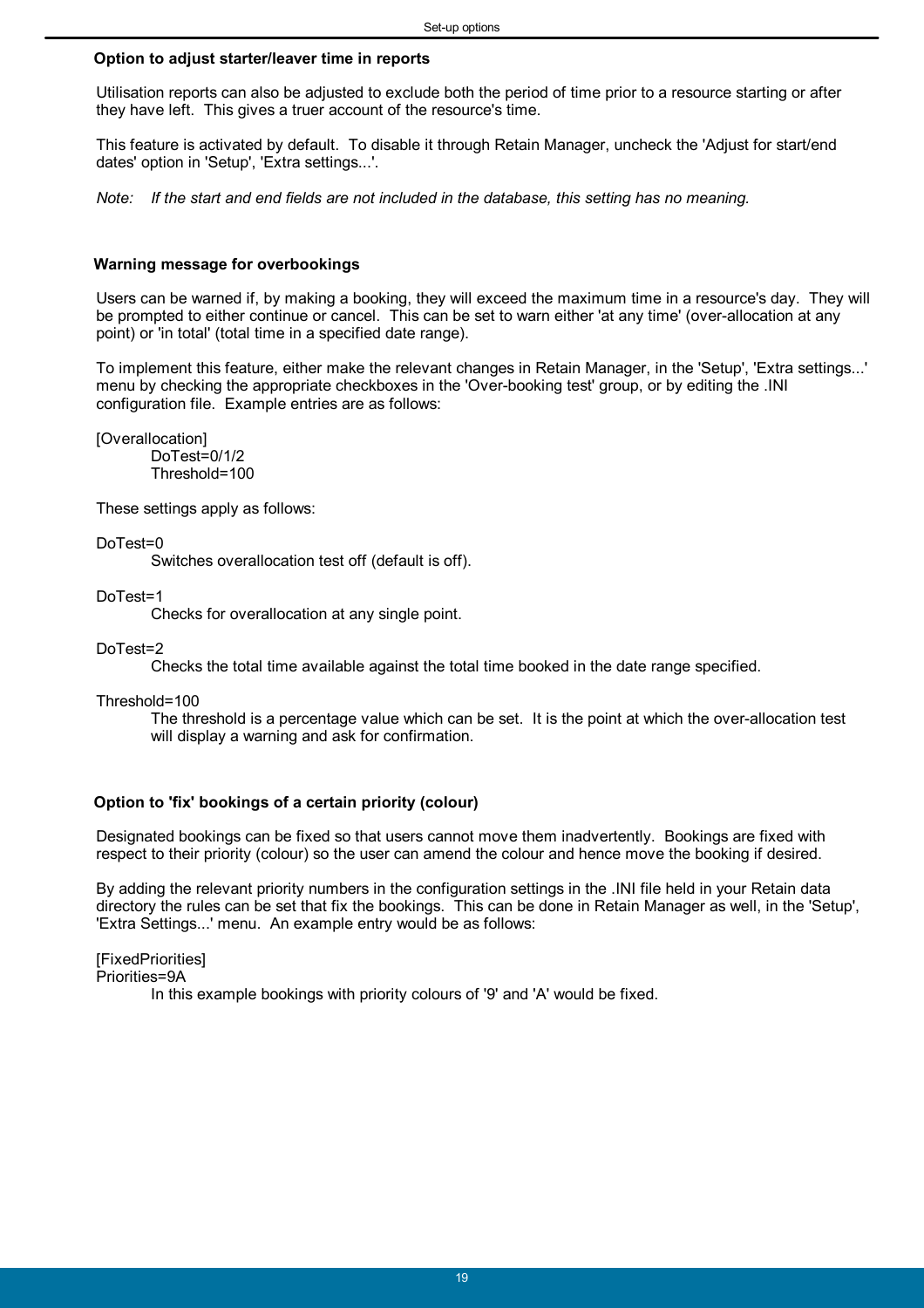#### <span id="page-19-0"></span>**Different ways to display time on booking bars/tips**

The booking bar, together with the pop-up tips field can be configured to display the 'Time' field, which displays either (a) the total amount of time of the job, (b) the hours per week, or (c) the % loading. This is an old feature, retained for backward compatibility. It is recommended that you use calculated fields for these purposes (calculated.bookingTime, calculated.HoursPerWeek and calculated.bookingLoading).

If needed, implement this through Retain Manager by ticking the required box in 'Setup', 'Extra settings...', or by editing the .INI file directly. An example of the changes to the configuration file is as follows:

[Display] ShowHoursPerWeek=0/1/2

ShowHoursPerWeek=0 Shows the total hours booked.

ShowHoursPerWeek=1 Shows the hours/week booked.

ShowHoursPerWeek=2 Shows the percentage loading over the entire booking.

#### <span id="page-19-1"></span>**Bookings shown in days or hours**

The length of time of the booking can now be shown in either hours or days in the 'Make/Edit booking' dialog.

Implement this feature through Retain Manager by ticking the 'Display time in days' in 'Setup', 'Extra settings...'.

#### <span id="page-19-2"></span>**Selected records in booking dialog**

For large numbers of jobs or resources, it can be cumbersome to have all jobs or resources listed in the Make/Edit booking dialog. In case a selection on resources or jobs is currently active in the wallchart, it is possible to limit the jobs or resources shown in the dialog to the currently selected records.

This can be implemented in Retain Manager in the 'Setup', 'Extra Settings...' menu by selecting either 'Selection' or 'All' for the Resource List and Job List in the 'Edit booking form' section.

#### <span id="page-19-3"></span>**4.7 Statutory Holidays**

A new feature in version 3.5 is the possibility of adding statutory (or public) holidays to the wallchart. Not only are they clearly marked in the wallchart, they are also excluded from calculations and accounted for in booking operations, rather like weekends. Statutory holidays are visible in the wallchart as a hatched-out day, similar to the period before a resource's start date or after a resource's end date. Consult the Retain User Guide for more information.

Statutory holidays are added in Retain Manager as follows:

1. Select 'Setup', 'Statutory Holidays...' from the menu.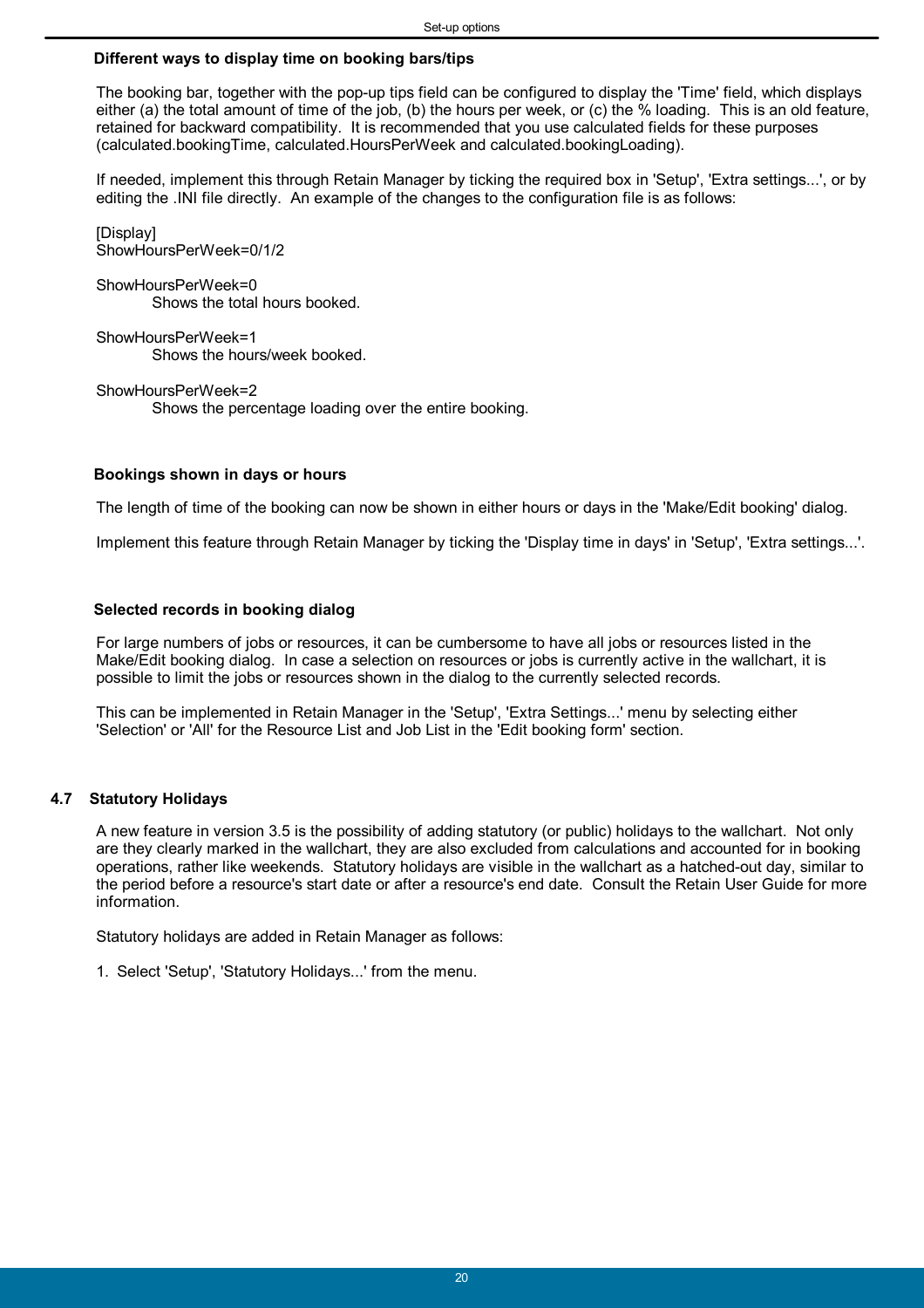

- 2. Select the date for the statutory holiday, either with the Calendar icon or by typing in the edit box.
- 3. Click 'Add' to add the statutory holiday to the list. Repeat steps 2 and 3 to add further statutory holidays.
- 4. To remove a statutory holiday, select it in the list and click 'Remove'.
- 5. Click OK to accept your changes or Cancel to go back to your old settings.

#### <span id="page-20-0"></span>**4.8 INI file setup options**

#### **Ability to hide bookings from chart viewers**

Full users can make bookings whilst keeping them hidden from view to chart viewers. This can be useful when doing a forward planning exercise prior to its communication to staff, for example.

To implement this feature, you need to make changes to the configuration settings in the .INI file held in the Retain data directory. An example is as follows:

[Hide] BookField=PRIORITY BookFieldVal=Z In this example all bookings with a priority of 'Z' will be hidden from view when accessed by chart viewers.

#### <span id="page-20-1"></span>**Change priority palette to colour palette**

The colour palette can now be called either Priority or Colour, depending on your preference.

To implement this feature, you need to make changes to the configuration settings in the .INI file held in your Retain data directory. Example entries are as follows:

#### [UserInterface]

PriorityPalette=Colour Palette

This line is used to rename the Priority Palette as a Colour Palette. The change affects both the menu item and the dialogue window itself.

#### Priority=Colour

This renames the Priority as Colour on the make booking dialogue box.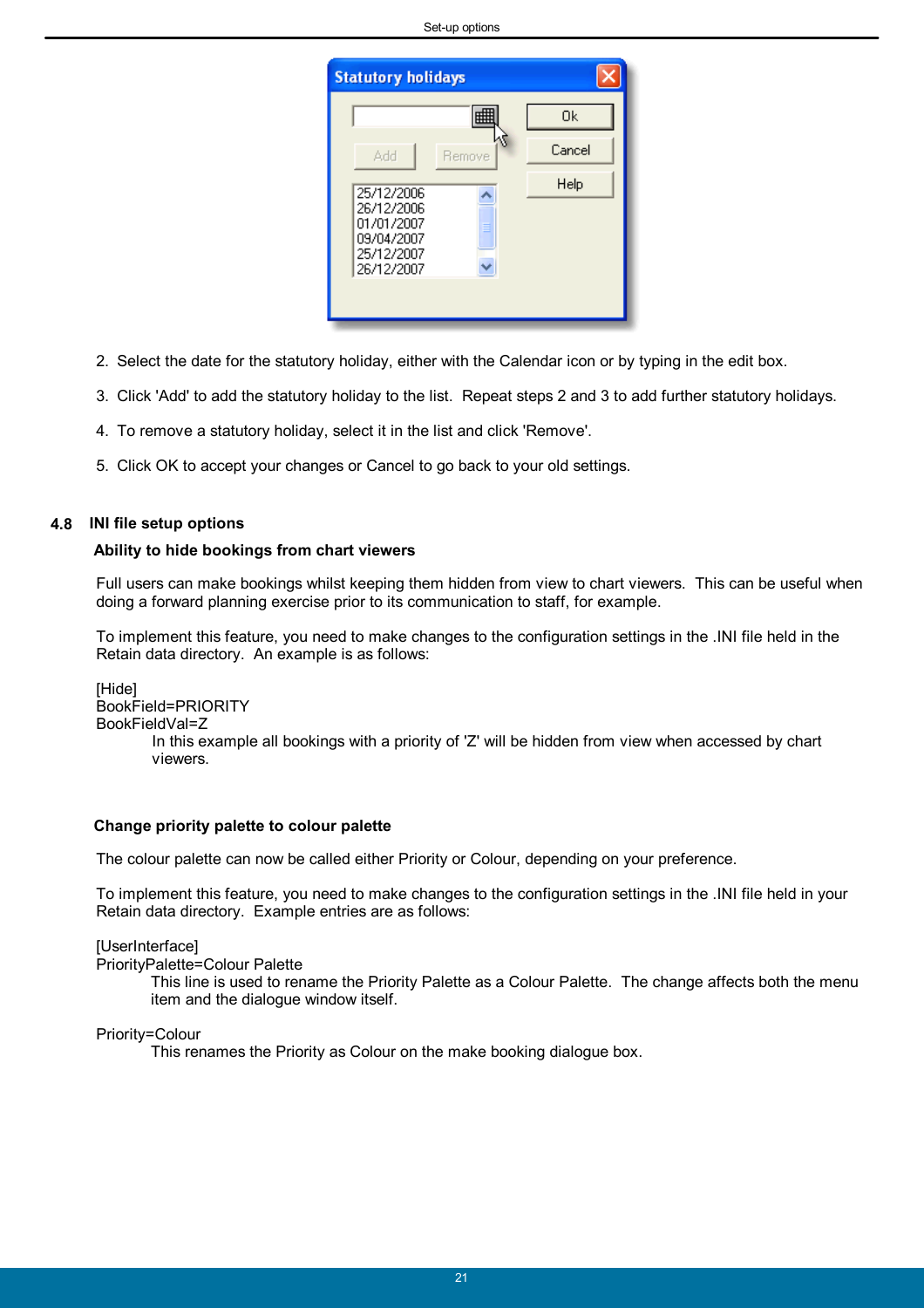#### <span id="page-21-0"></span>**List all tasks in small tables**

If your job table is not large (perhaps less than 1000 names), you can use a setting in the .INI file to display the standard Retain dialog box instead of having to do a character search on the jobs. This setting is:

#### [MakeBookingDialog]

FullTaskList=1 (default = 0)

This setting causes the Make/Edit Booking Dialogue window to list all jobs, rather than only the partial lists required for very large databases.

#### <span id="page-21-1"></span>**Restrict displayed records (view selection)**

The new view selection can be used to restrict what records are seen in each table. It requires the field name and table name in order to set up the global filter.

[Task]

ViewSelection=restask.office='London'

(this will show only those jobs where the office field equals London)

[Resource]

ViewSelection=resres.group='London'

(this will show only those resources where the group field equals London)

[Booking]

ViewSelection=resbook.priority='1'

(this will only show those bookings that have a priority of 1)

#### <span id="page-21-2"></span>**Server name**

Retain now needs to pick up the correct server for an RDB file, so this new setting specifies a server name, set up in the SERVERS.INI file, from which the data will be used.

[TOM]

ServerString=TestServer

(name of the server alias as specified in the [SERVER\_ALIAS] section of the SERVERS.INI file.)

#### <span id="page-21-3"></span>**INI file definitions**

**LICENCE.INI** (Local licence sub-directory)

| <b>SETTING</b>    | <i><b>USAGE</b></i>                                                                                                                                                                                                                                                                                                 |
|-------------------|---------------------------------------------------------------------------------------------------------------------------------------------------------------------------------------------------------------------------------------------------------------------------------------------------------------------|
| Licence directory | This . INI file can be created in the local Retain licence sub-directory pointing to the<br>licence directory on the server, to speed up running time over a WAN. Defines the<br>directory where the licence files can be found on the server, e.g.<br>[Licence directory]<br>Licence directory=F:\Retain2\Mylicdir |

**RETAIN.INI** (Software directory, program definitions)

#### *SETTING USAGE*

#### **[CloseDelay]**

Delay Determines the length of inactive time in minutes before the dbase data files are closed in Retain. If (delay<=0) then this feature is disabled. **[logoff]** time=0 Disables checking of the LOGOFF.RNT, reducing network traffic. The default setting is checking every 60 seconds. All timings are in seconds. **[Dbase]**

CloseDelay Note: This feature has been replaced by **[CloseDelay]** and has only been included for backward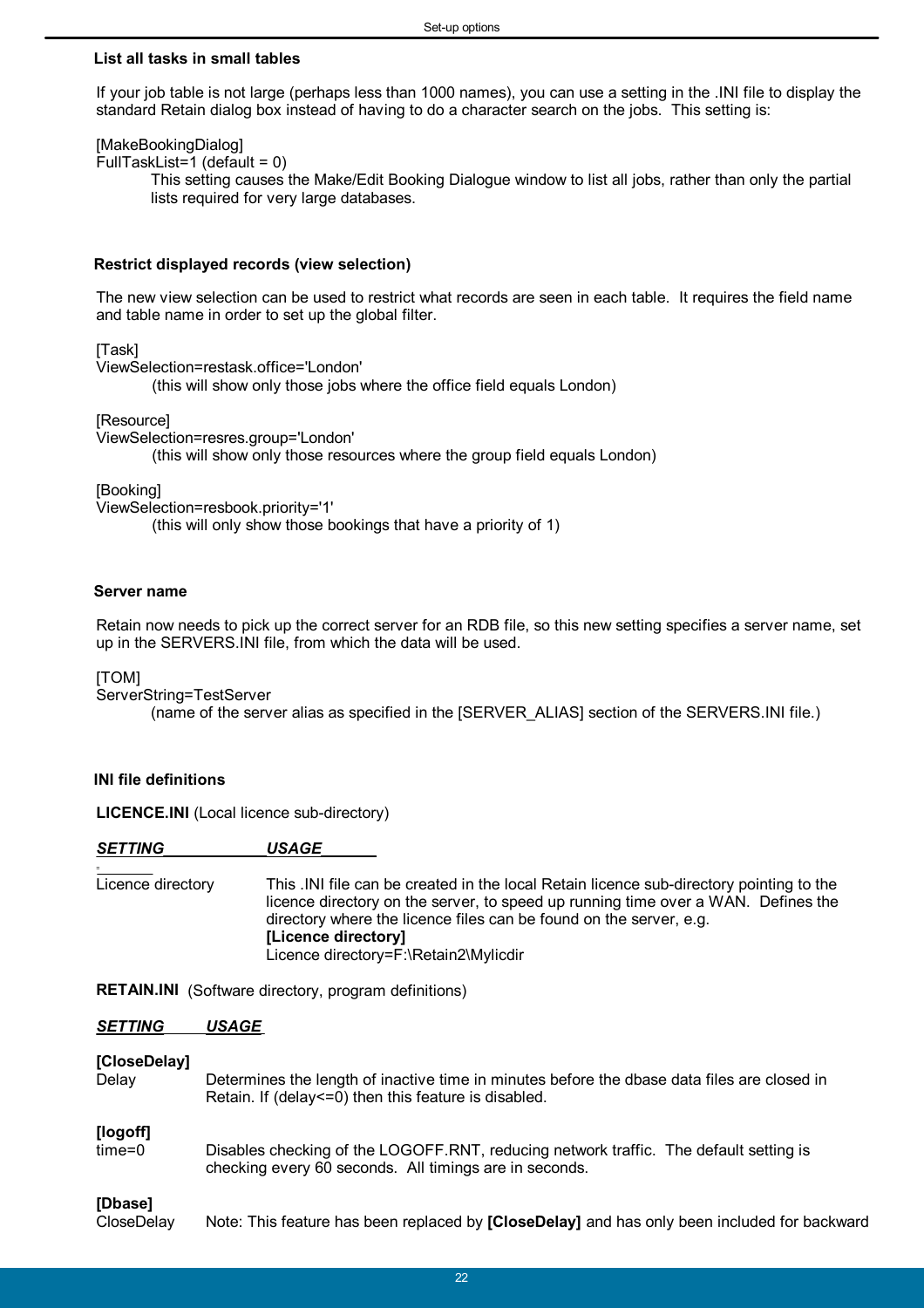compatibility. This determines the length of inactive time in seconds before the dbase data files are closed in Retain. If (delay<=0) then this feature is disabled.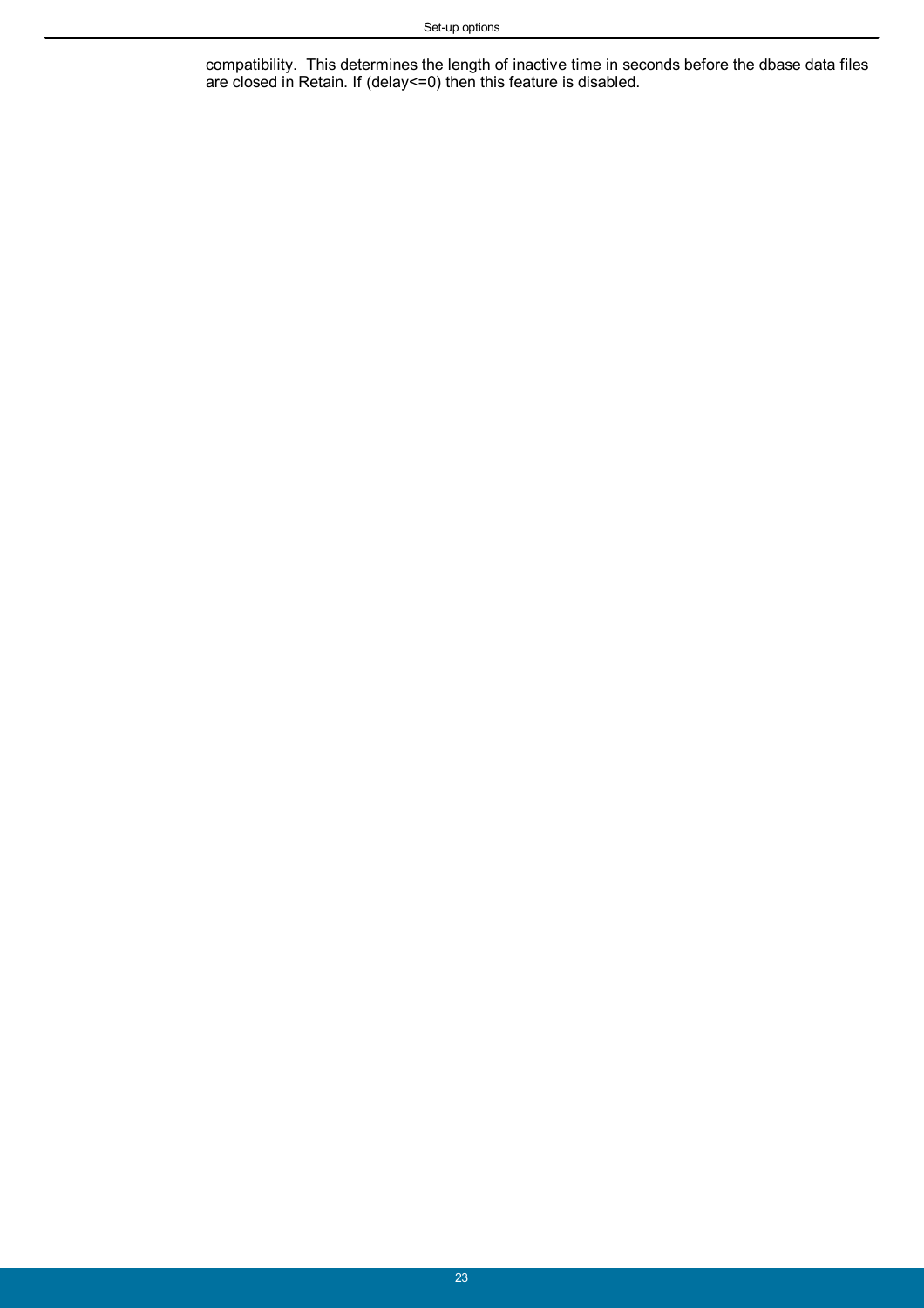### <span id="page-23-0"></span>**5 Setting up the data**

#### **General guidance**

Before using Retain on a daily basis, it is useful to capture the information you need and set up permanent information, such as staff names and names of recurring jobs or assignments, so that this information will be readily available when you need to use it. If you wish to tailor your database by adding and changing the fields, refer to the Implementation Guide.

You should also think through the way in which you are going to structure your data files and then collect together the raw material in readiness for input. This process is likely to include:

- Preparing a schedule of staff details to add to the Resource data file.
- Preparing a schedule of recurring or forthcoming assignments to add to the Task data file.
- Preparing a schedule of generic sub-jobs to add to the 'Components' data file.

You may prefer to implement Retain starting with blank databases, allowing users to add records as and when they are needed. However, dealing with the set-up of data files as an 'up-front' exercise has several advantages:

- Conventions for usage of the different fields can be firmly established on set-up and are therefore less likely to be ignored.
- Data can be collated and checked centrally from other sources, such as staff and client systems, therefore reducing the risk of error.
- There may be scope to transfer this data automatically from other systems.
- Those people doing the planning can see who is available and what assignments need to be planned from day 1.

#### **Manual or automated data file set-up**

Once you have agreed the structure of your data files and collected the information, your data files can be set up quickly in Retain. Most organizations should be able to set up their entire Retain databases in under half a day, simply by adding records manually using the features available within Retain.

However, if you have particularly large databases to set up, and if this data exists in other software applications within your organization, such as your personnel records, you may wish to consider automatic population of your Retain data files.

To populate the data files automatically you will need to create source files and import them into the Retain data files held in the appropriate dBase format. In particular, the following rules must be observed:

#### **General**

- The data imported must match the field names and types of the Retain data files.
- No records should contain data exceeding their corresponding Retain field lengths.

#### **Resources**

- *Name (and Initials)* a unique name (and initials combination for Retain Standard) is required for each record in RESRES without trailing spaces.
- *Grade* this should match the grades defined in the charge rates matrix.

**Jobs**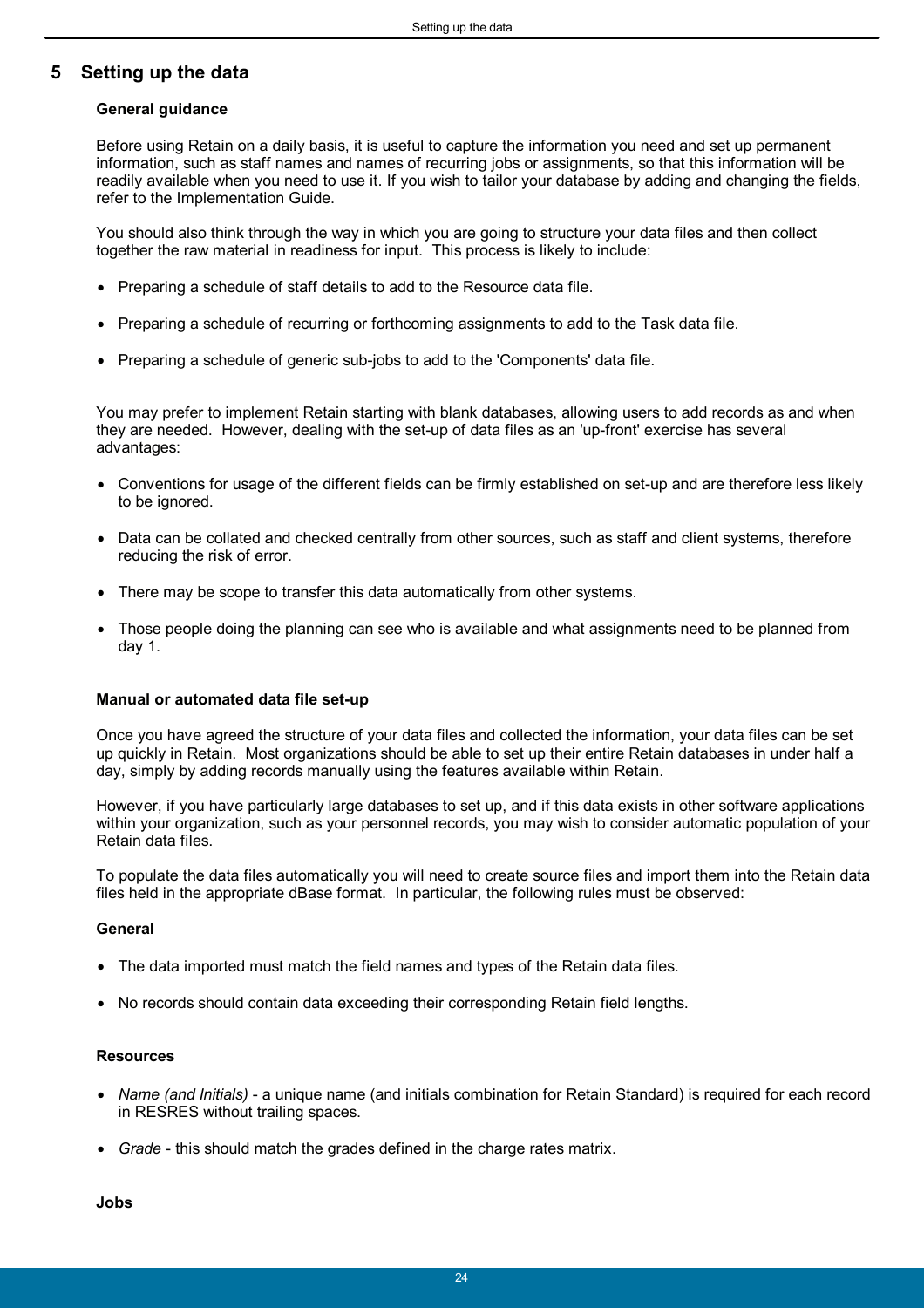- *Name* a unique job name is required for each record in RESTASK without trailing spaces.
- *Priority* this defines the default colour of job bookings. You may wish to develop a rule for importing data to this field, conforming to your agreed conventions for the use of colours.
- *Analysis* this is used for picking up charge rates based on job codes. You may wish to develop a rule for importing data to this field, such as 'C' for chargeable jobs and 'N' for non-chargeable jobs.
- *Recovery* this is a percentage applied to cost, expressed as a number (1.00 represents 100%). You may wish to develop a rule for importing data to this field, perhaps depending on the type of job.

#### **Components**

- A unique name is required for each record.
- The component is not associated with a particular job, but with all jobs. It is normally a general description, applicable to most jobs, rather than very specific activities.

Contact your supplier for guidance on importing data to the Retain data files, or if you would like your supplier to perform a data import on your behalf.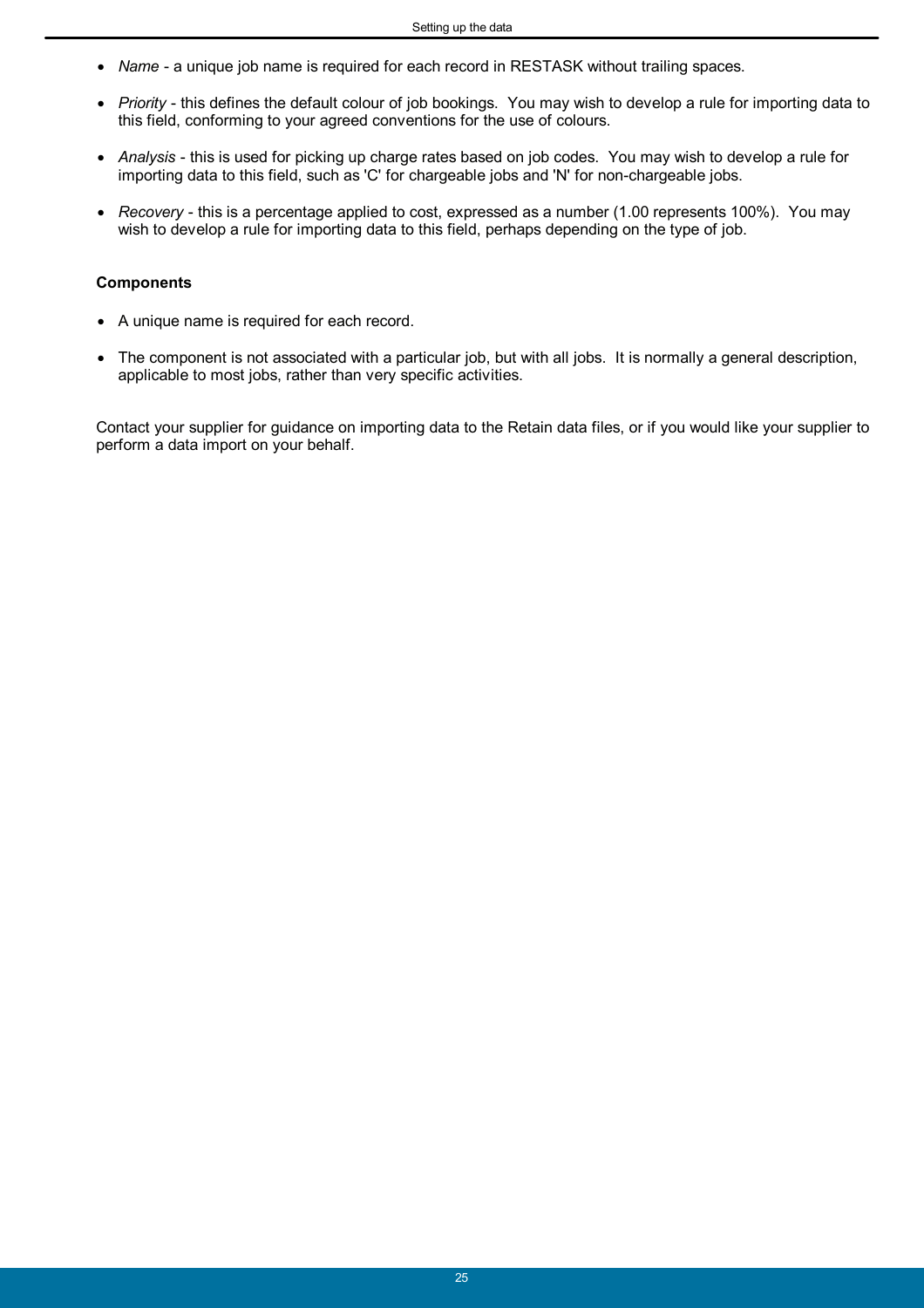### <span id="page-25-0"></span>**6 Database administration and backup**

Retain Manager provides a number of database administration functions to help you keep control over your Retain data files. Most of these functions apply to the Standard edition which has direct access to the data files.

Other editions of Retain use an external database platform. As the underlying database is a full large-scale system, database administration is not performed within Retain Manager. Administration is now carried out from within the chosen database solution.

#### <span id="page-25-1"></span>**6.1 Purging**

To purge the data files, select 'Actions', 'Purge' from the menus.

Short-cut:  $\frac{d}{dx}$  The 'Purge' icon.

This option purges all bookings prior to a specified date. If your Retain database has historic bookings which are no longer needed for reference purposes, you may decide to purge bookings from the database up until a specified date. Purging booking records from time to time reduces disk space usage and improves the performance of the software.

The 'Purge' dialog allows you to enter the earliest date from which you want to keep bookings.

| Purge                                 |       |
|---------------------------------------|-------|
| Enter the earliest date for which you | Purge |
| want to keep bookings from.           | Close |
| Date                                  | Help  |
| Purge Date                            |       |

To purge the booking records:

- 1. Enter a date or click on the calendar icon to the right of the date panel to select a date from the calendar.
- 2. Click on 'OK' to confirm your selection.
- 3. Confirm that you want to purge bookings prior to the selected date when prompted to do so.

#### **This procedure eliminates all booking records which end prior to the selected date. Backup your Retain data files before purging.**

#### <span id="page-25-2"></span>**6.2 Updating bookings**

To update bookings select 'Actions', 'Update bookings' from the menus.

Short-cut: To The 'Update bookings' icon.

Use this option to amend existing bookings retrospectively. This option may be required, for example, where:

- Bookings have been entered prior to setting up charge rates or staff grades.
- Staff promotions need to be reflected on all bookings with effect from a certain date.
- Charge rate changes need to be reflected on existing bookings with effect from a certain date.
- Job priority colour changes need to be reflected on existing bookings.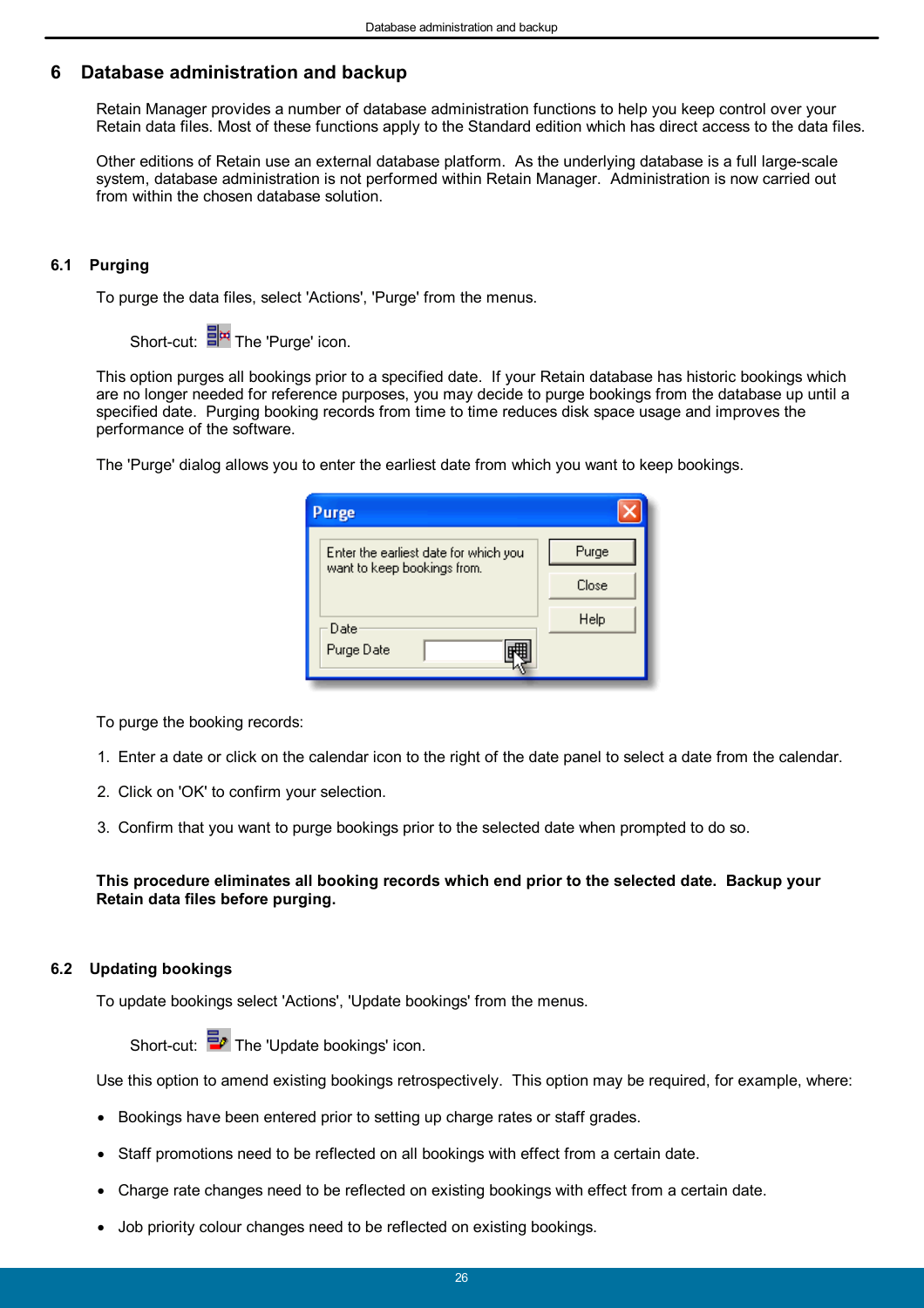The calculation diary is changed or statutory holidays are added.

The 'Update Bookings' dialog allows you to specify update criteria:

| <b>Update Bookings</b>                      |        |  |  |
|---------------------------------------------|--------|--|--|
| Date Range<br><b>Start Date</b><br>End Date | OΚ     |  |  |
| ▦<br>▦<br>04/02/2008<br>30/05/2008          | Cancel |  |  |
| Update Options                              | Help   |  |  |
| □ Update Booking Grades                     |        |  |  |
| Update Booking Charge Types                 |        |  |  |
| Update Charge Rates                         |        |  |  |
| <b>Update Priorities</b>                    |        |  |  |
| Update Time and Loading                     |        |  |  |
|                                             |        |  |  |

To update the bookings:

- 1. Enter a start date or click on the calendar icon to the right of the start date panel to select a date from the calendar.
- 2. Enter an end date or click on the calendar icon to the right of the end date panel to select a date from the calendar.
- 3. Select one or more of the following update options:
	- *Booking grades* updates bookings with the current grade of the booked resource.
	- *Booking charge types* updates bookings with the current analysis code of the booked job.
	- *Charge rates* updates bookings based on the grade and charge type stored in the booking records.
	- *Note: This will mean that any non-standard charge rates will be overwritten by the default charge rate for the grade and charge type stored in the booking. If the booking grade or booking charge type is also being updated on this pass, the updated values will be used in determining the new charge rate.*
	- *Priorities* updates bookings with the current priority of the booked job.
	- *Time and Loading* updates time and loading fields, necessary when changing the calculation diary or adding statutory holidays.
- 4. Click on 'OK' to confirm your selections and update the bookings.

You may need to combine the above functions with changes elsewhere in order to achieve the desired effect. Here are some examples:

#### **Example 1 - Staff promotions with effect from 1 July** ï

Suggested approach:

- 1. Amend the resource grade for promoted staff either on or after 1 July.
- 2. Run 'Update Bookings' for all bookings from 1 July onwards.

Select options: 'Update Booking Grades' (latest grades) and 'Update Charge Rates' (corresponding charge rates). There is no need to amend charge rates themselves unless these also changed with effect from the same date.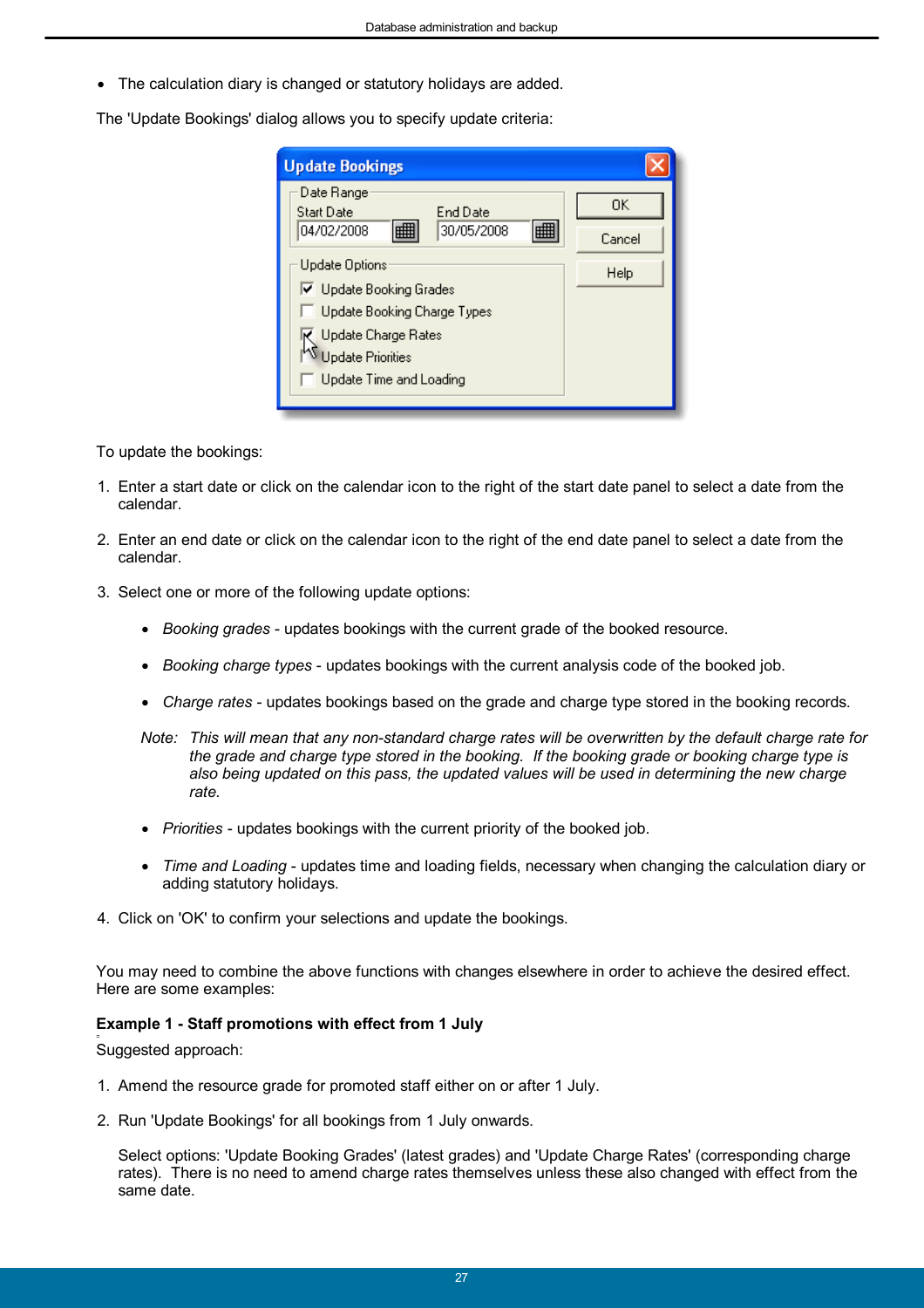#### **Example 2 - New charge rates with effect from 1 October**

Suggested approach:

- 1. Set up a new charge rate date range at the 'Charge Rates' dialog, covering the period from 1 October until the next anticipated change.
- 2. Set up the corresponding charge rates for each resource grade and/or job code as necessary.
- 3. Run 'Update Bookings' to update all existing bookings from 1 October onwards.

Select option: 'Update Charge Rates'. No need to update the booking grades or charge types unless the charge rate structure has changed or there are staff promotions to be dealt with from the same date.

#### **Example 3 - Using new features of Retain 3.5 with existing bookings**

Suggested approach:

- 1. Add the required fields to RESBOOK (see the separate 'Upgrade to 3.5 guide').
- 2. Use Retain Manager to add any future [statutory holidays](#page-19-3) to be included.
- 3. Run 'Update Bookings' to update all bookings for which you want to use the new features. This is likely to be all bookings from the current day onwards that have already been planned.

Select option: 'Update Time and Loading'.

#### <span id="page-27-0"></span>**6.3 Checking the database**

To check the structure of the data files select 'Actions', 'Check structure' from the menus.

Short-cut: The 'Check structure' icon.

This checks that the data structure of the files is consistent for use by Retain. If you have changed the structure of the data files use this function to ensure you have not introduced database integrity problems. If there are problems with the structure, this function will gives details of the inconsistencies.

#### <span id="page-27-1"></span>**6.4 Making backups of your data**

It is essential to make regular backups of your Retain data. For maximum security backups should be made on a separate storage device from the live data. If you store your live data on the hard disk, store your backups on floppy disk, tape or another storage medium.

For all Retain editions except Standard, there are utilities provided with the chosen database solution. The only files outside the database that need backing up are the Retain notebooks (**RTN** files) .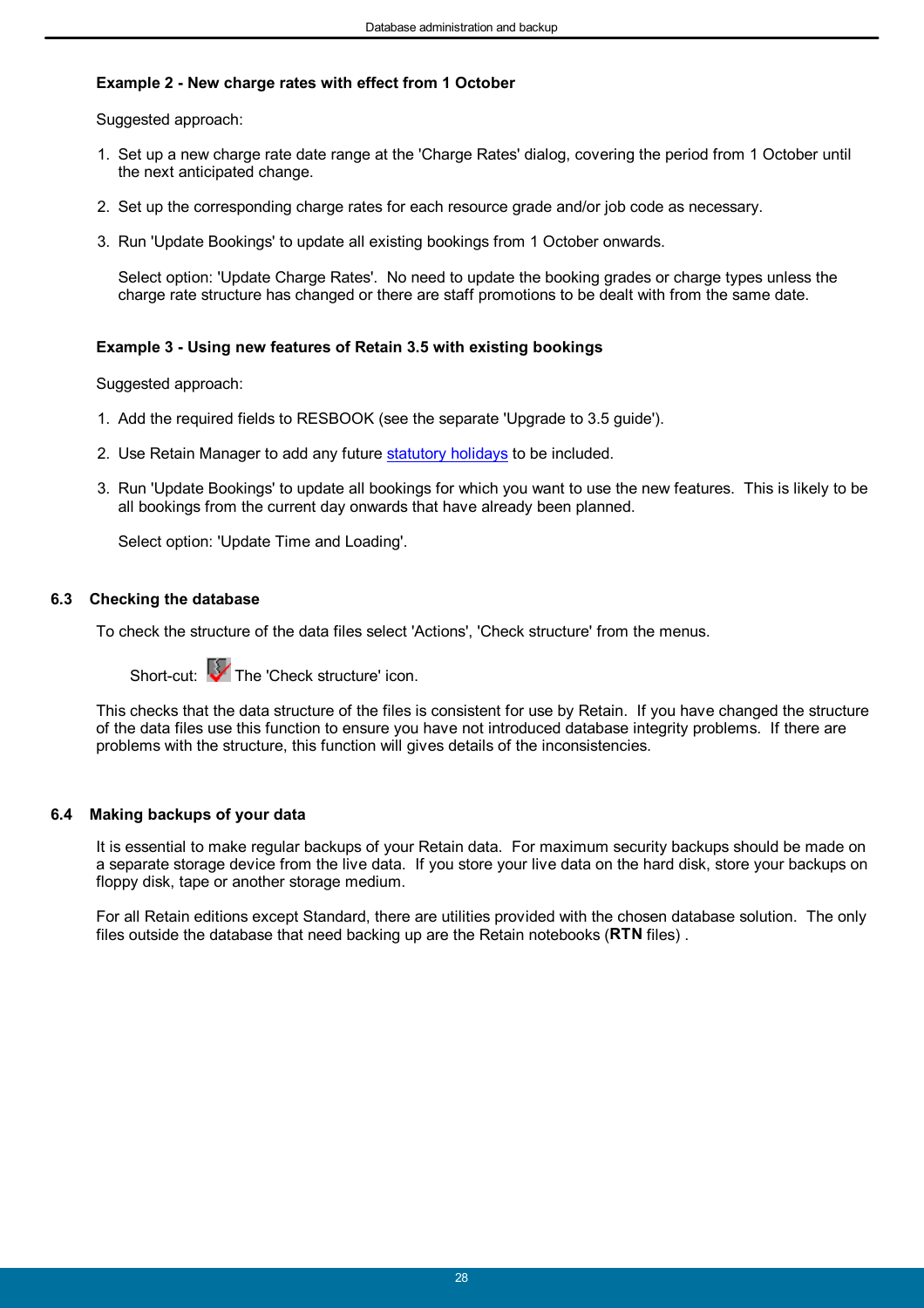### <span id="page-28-0"></span>**7 Reference**

| Icon               | Menu                                            | <b>Description</b>     | Hot key    |
|--------------------|-------------------------------------------------|------------------------|------------|
| $\Box$             | File   New                                      | Retain database        | $Ctrl + N$ |
| Ê                  | File   Open                                     | existing database      | $Ctrl + O$ |
| $\blacksquare$     | File   Save                                     | Retain database        | $Ctrl + S$ |
| $\heartsuit$       | Setup   Display Diary                           | display diary          | $Ctrl + D$ |
| Qr                 | Setup   Calculation Diary                       | calculation diary      | $Ctrl + C$ |
| $\blacksquare$     | Setup   Colour Codes                            | colour codes           | $Ctrl + L$ |
| <b>Isr</b>         | Setup   Charge rates                            | charge rates           | $Ctrl + R$ |
|                    | Setup   Report field names                      | report field names     | $Ctrl + A$ |
|                    | Actions   Zap                                   |                        | $Ctrl + Z$ |
| DV25■→ B×          | Actions   Rescue                                |                        | $Ctrl + E$ |
|                    | Actions   Purge                                 |                        | $Ctrl + U$ |
| ₽                  | Actions   Reindex                               | index                  | $Ctrl + I$ |
| X,                 | Actions   Pack                                  |                        | $Ctrl + P$ |
| 。<br>目3            | Actions   Consistency                           | checks                 | $Ctrl + T$ |
| 化伊仑等               | Actions   Update bookings                       | bookings               | $Ctrl + B$ |
|                    | Actions   Rebuild defaults                      | defaults               | $Ctrl + F$ |
|                    | Actions   Check structure                       | structure              | $Ctrl + K$ |
|                    | Actions   Backup data                           | data                   | $Ctrl + V$ |
|                    | Actions   Replicate data                        | data                   | $Ctrl + G$ |
| ✔                  | Network   Registration                          | registration           |            |
| $\boldsymbol{C}^*$ | Network   View current users view current users |                        |            |
| ņ                  | Network   User Access                           | maintain access rights |            |
| B                  | Network   Log off all                           | logoff all users       |            |
| 匒                  | Network   Permit all on                         | permit logon of users  |            |
| Ø                  | Help   Contents                                 | Manager help           |            |
|                    |                                                 |                        |            |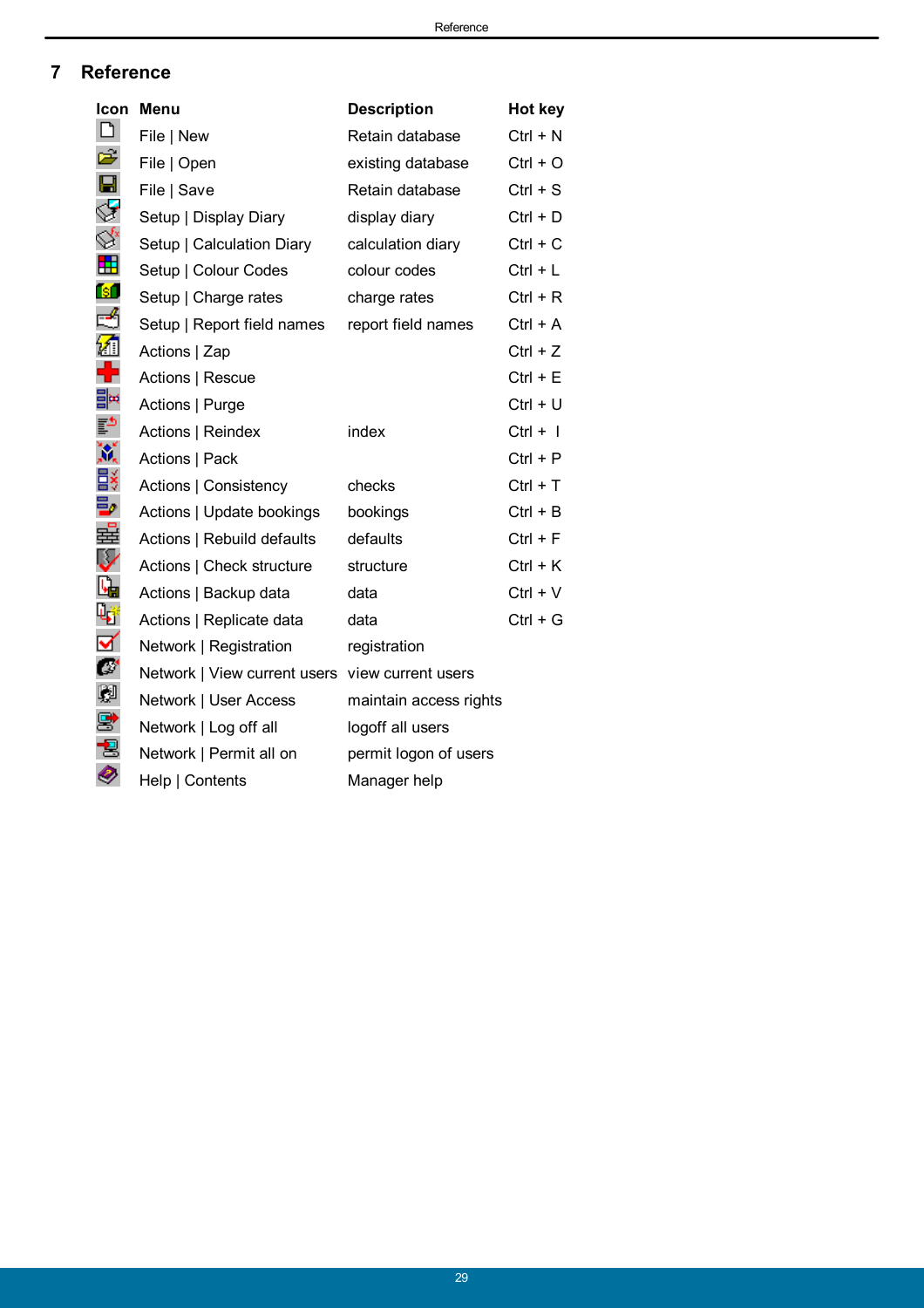### <span id="page-29-0"></span>**8 Support**

#### **8.1 Support services**

Support for Retain is available worldwide. This topic is linked to your support provider's information: Support Service Provider

# **retain** nte nat na

| USA:<br>UK:<br>World: | 1877 819 8820 (toll free)<br>0845 458 8660<br>+44 20 7538 4774 |  |
|-----------------------|----------------------------------------------------------------|--|
|                       | USA fax: 1928 563 5137<br>World fax: +44 (0)845 458 8661       |  |

E-mail: [info@retaininternational.com](mailto:info@retaininternational.com)

Support: [support@retaininternational.com](mailto:support@retaininternational.com)

 Address: 33 Beaufort Court Admirals Way London E14 9XL United Kingdom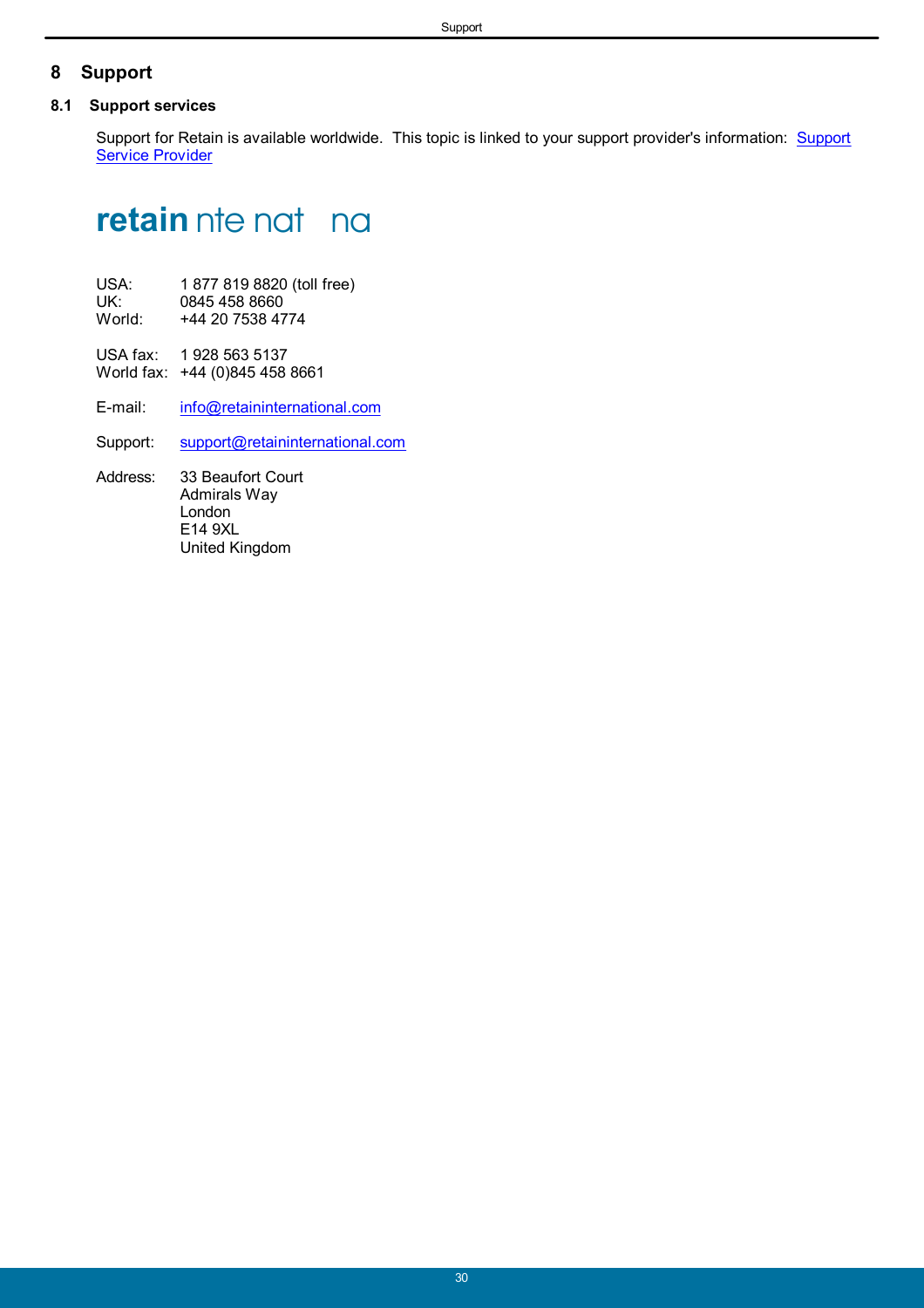# **Index**

### **- A -**

About Retain 5 Retain Manager 4 Administration database 26 Aliases colour codes 12 Availability calculation 17

# **- B -**

Backup 28 Bank holidays 20 Bookings bar fields 20 bar tips 20 days/hours 20 fix priority colour 19 hide 21 priority colour 19 time display 20 updating 26

# **- C -**

Calculated fields 17 Calculation diary 11 Charge rates 13 codes 16 date range 15 define 16 dialog 14 grade 15 Chart viewer hide bookings 21 Checks database structure 28 Codes charge rate 16 colour 12 Colour codes 12 fix bookings 19 instead of priority 21 priority codes 12 select 13 Configuration Retain database 8 Conventions 5

# **- D -**

Data backup 28 preparing 24 Database administration 26 backup 28 purging 26 structure check 28 Database configuration file 8 Date range charge rate 15 Days bookings 20

**Definitions** licence.ini 22 Retain.ini 22 Diary calculation 11 display 10 Disk letters 5 mapping 5 Display days/hours 20 diary 10 restriction 22 Drive letters 5 mapping 5

# **- E -**

Exit Retain Manager 7 Extra settings 17

# **- F -**

Field calculated 17 time display 20 Fix booking priority colour 19

# **- G -**

Grade charge rates 15 Guide how to use this guide 5

# **- H -**

Help 30 Hide bookings 21 Holidays bank 20 national 20 statutory 20 Hot keys 29 Hours bookings 20 How to use this quide 5

# **- I -**

Icons 29 Implementation 5 INI file definitions 22 Initial tasks 5 Installing Retain 5

# **- K -**

Keys hot 29

# **- L -**

Leaver time 19 Licence.ini 22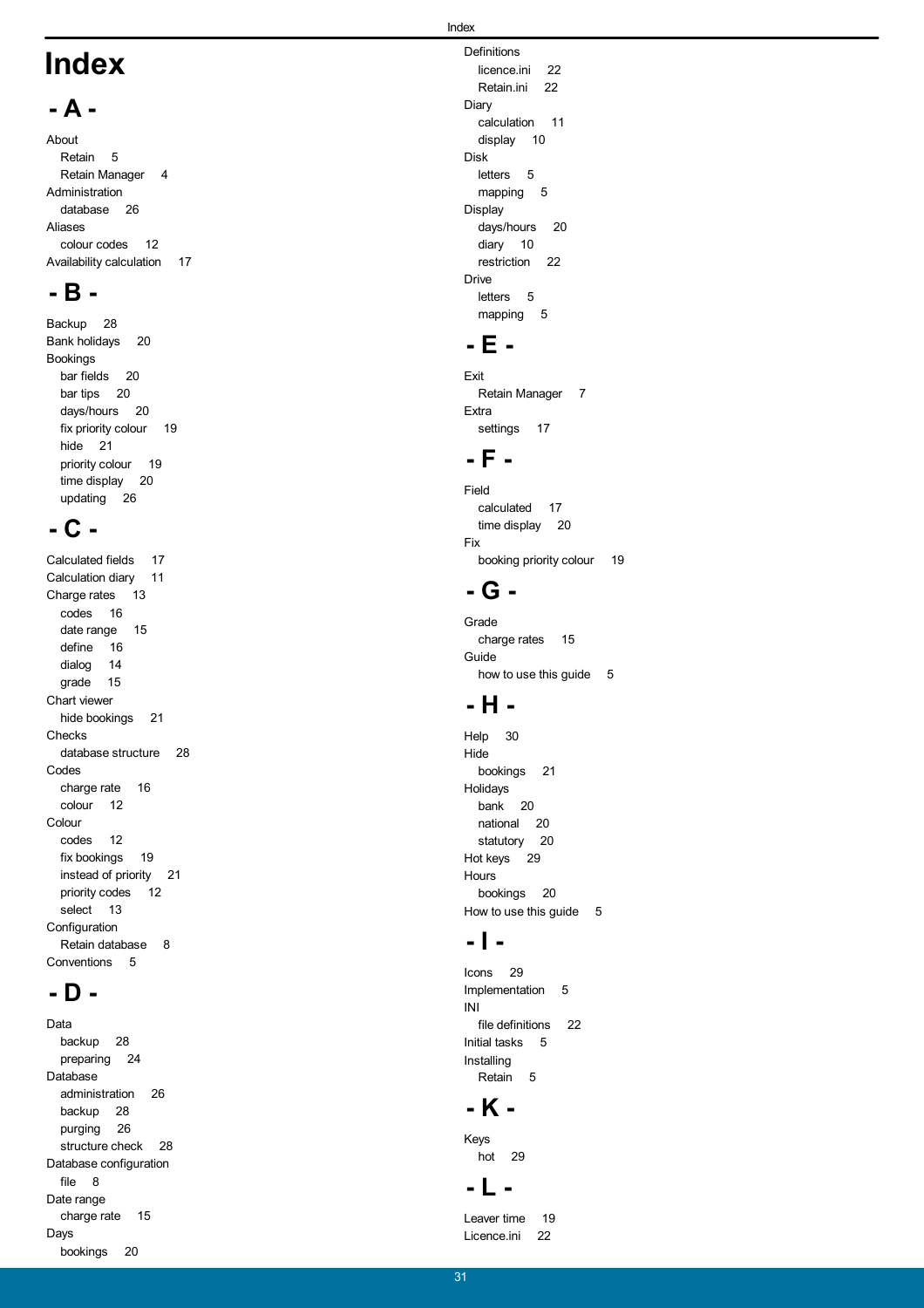#### Index

# **- M -**

Making backups of your Retain data 28 Manager exiting 7

interface 7 starting 7 using 7

### **- N -**

Name server 22 National holidays 20 Network 5

# **- O -**

Open Retain database configuration file 8 Options setup 9 **Overbooking** warning 19

# **- P -**

Palette change to colour 21 Preparing your data 24 Priority change to colour 21 colour codes 12 fix bookings 19 Purging database 26

# **- R -**

Rates 13 codes 16 date range 15 define 16 dialog 14 grade 15 Reference 29 Reports leaver time 19 starter time 19 Restrict displayed records 22 Retain 5 database configuration file 8 Manager 7 Manager interface 7 Retain Manager 4 using 7 Retain.ini 22

# **- S -**

Save Retain database configuration file 8 Select colour 13 Selection view 22 Server name 22 Settings extra 17 Setup options 9 Starter time 19

Starting Retain Manager 7 Statutory holidays 20 **Structure** database 28 Support 6, 30

# **- T -**

Table list all tasks 22 Tasks list all 22 small table 22 Time booking bars 20 booking tips 20 leaver 19 starter 19 Tips time display 20

# **- U -**

UNC names 5 Updating bookings 26 Using Retain Manager 7 Utilisation calculation 17

# **- V -**

View selection 22 Viewer hide bookings 21

## **- W -**

**Warning** overbooking 19 What is a Retain database configuration file? 8 Where to get support 6